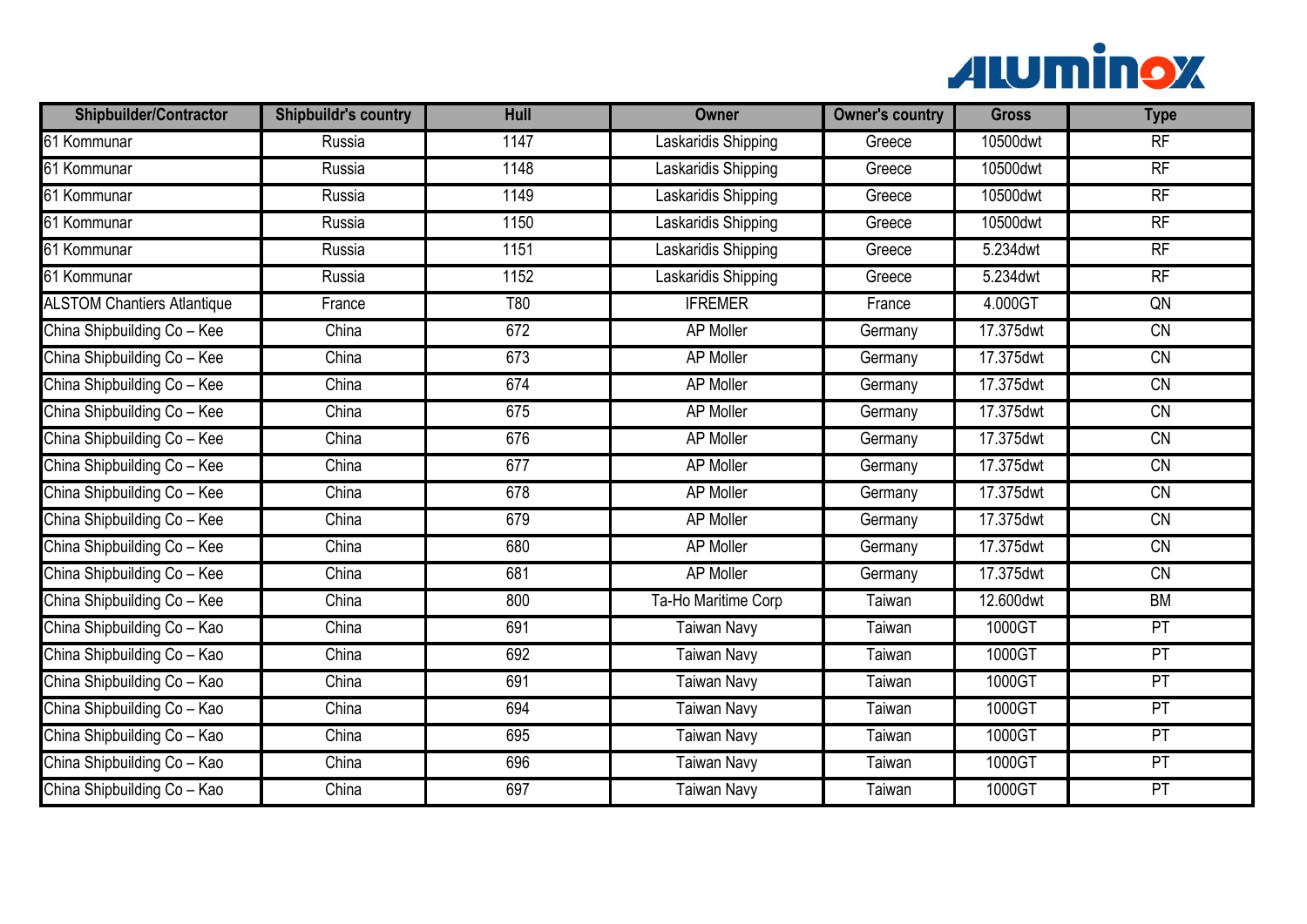

| <b>Shipbuilder/Contractor</b>       | <b>Shipbuildr's country</b> | Hull          | <b>Owner</b>                         | <b>Owner's country</b> | <b>Gross</b>   | <b>Type</b>     |
|-------------------------------------|-----------------------------|---------------|--------------------------------------|------------------------|----------------|-----------------|
| China Shipbuilding Co - Kao         | China                       | 698           | <b>Taiwan Navy</b>                   | Taiwan                 | 1000GT         | PT              |
| China Shipbuilding Co - Kao         | China                       | 699           | <b>Taiwan Navy</b>                   | Taiwan                 | 1000GT         | $\overline{PT}$ |
| China Shipbuilding Co - Kao         | China                       | 700           | <b>Taiwan Navy</b>                   | Taiwan                 | 1000GT         | PT              |
| China Shipbuilding Co - Kao         | China                       | 701           | <b>Taiwan Navy</b>                   | Taiwan                 | 1000GT         | PT              |
| China Shipbuilding Co - Kao         | China                       | 702           | Suisse-Atlantique SA                 | Swiss                  | 72.500dwt      | <b>BS</b>       |
| China Shipbuilding Co - Kao         | China                       | 703           | Suisse-Atlantique SA                 | Swiss                  | 72.500dwt      | <b>BS</b>       |
| China Shipbuilding Co - Kao         | China                       | 704           | Suisse-Atlantique SA                 | Swiss                  | 72.500dwt      | <b>BS</b>       |
| China Shipbuilding Co - Kao         | China                       | 705           | Suisse-Atlantique SA                 | Swiss                  | 72.500dwt      | BS              |
| Daewoo Heavy Industries             | Korea                       | 7504          | <b>Blue Star Ferries (Strintzis)</b> | Greece                 | GT 22,000      | PV              |
| Daewoo Shipbuilding                 | Korea                       | 7507          | <b>Blue Star Ferries (Strintzis)</b> | Greece                 | GT 10,200      | PV              |
| Daewoo Shipbuilding                 | Korea                       | 7508          | <b>Blue Star Ferries (Strintzis)</b> | Greece                 | GT 10,200      | PV              |
| Daewoo Shipbuilding                 | Korea                       | 5191          | Centrofin Management Inc             | Greece                 | 158000dwt      | $\overline{10}$ |
| Daewoo Shipbuilding                 | Korea                       | 5192          | Centrofin Management Inc             | Greece                 | 158000dwt      | <b>TO</b>       |
| Daewoo Shipbuilding                 | Korea                       | 5252          | Chandris (Hellas) Inc                | Greece                 | 158000dwt      | T <sub>O</sub>  |
| Daewoo Shipbuilding                 | Korea                       | 5253          | Chandris (Hellas) Inc                | Greece                 | 158000dwt      | T <sub>O</sub>  |
| Daewoo Shipbuilding                 | Korea                       | 5259          | Chandris (Hellas) Inc                | Greece                 | 11000dwt       | <b>TO</b>       |
| <b>Envc Shipyards</b>               | Portugal                    | <b>NB 237</b> | Decon S.A.                           | Greece                 | -------------- | PV              |
| Fincantieri Cantieri Naval Italiani | Italia                      | 6119          | Neptune Shipping Agency              | Greece                 | GT 27,500      | PV              |
| Fincantieri Cantieri Naval Italiani | Italia                      | 6120          | Neptune Shipping Agency              | Greece                 | GT 27,500      | PV              |
| Flender Werft                       | Germany                     | 682           | Superfast Ferries (Attica)           | Greece                 | GT 29,000      | PV              |
| Flender Werft                       | Germany                     | 683           | Superfast Ferries (Attica)           | Greece                 | GT 29,000      | PV              |
| Fosen Mekaniske Verksteder          | Norway                      | 69            | <b>ANEK Lines</b>                    | Greece                 | GT 30,000      | PV              |
| Fosen Mekaniske Verksteder          | Norway                      | <b>NB70</b>   | <b>ANEK Lines</b>                    | Greece                 | GT 30,000      | PV              |
| Fosen Mekaniske Verksteder          | Norway                      | <b>NB74</b>   | <b>STENA LINES</b>                   | <b>Denmark</b>         | 700TEU         | $R0-R0$         |
| Fosen Mekaniske Verksteder          | Norway                      | <b>NB75</b>   | <b>STENA LINES</b>                   | Denmark                | <b>700TEU</b>  | $R0-R0$         |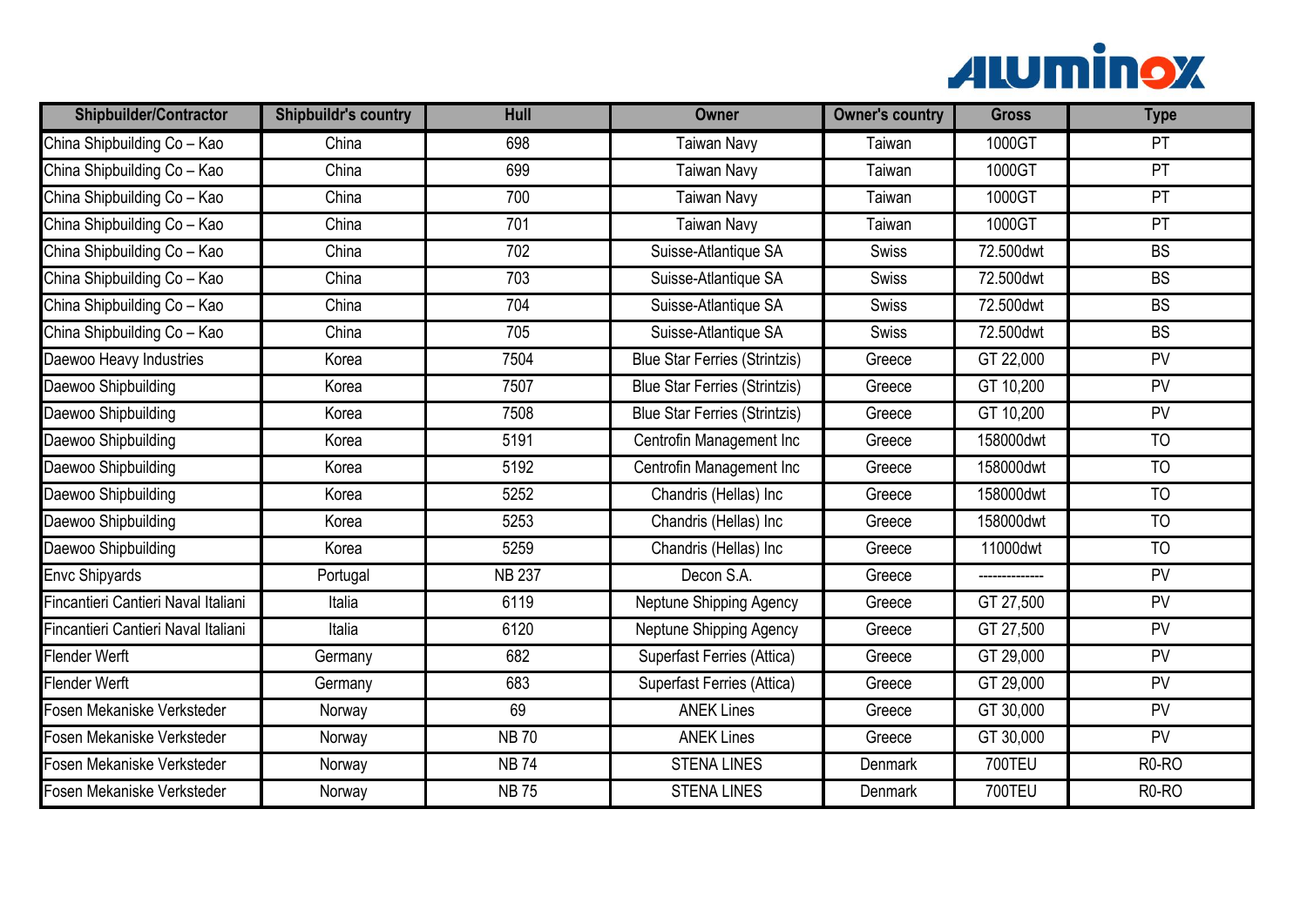

| <b>Shipbuilder/Contractor</b>       | <b>Shipbuildr's country</b> | Hull              | <b>Owner</b>                      | <b>Owner's country</b> | <b>Gross</b>    | <b>Type</b>     |
|-------------------------------------|-----------------------------|-------------------|-----------------------------------|------------------------|-----------------|-----------------|
| Fujian Shipbuilding Industry        | China                       | <b>VMW 437-9</b>  | <b>Peter Dohle Schiffahrts</b>    | Germany                | <b>700TEU</b>   | $\overline{CN}$ |
| Fujian Shipbuilding Industry        | China                       | VMW 437-10        | <b>Peter Dohle Schiffahrts</b>    | Germany                | <b>700TEU</b>   | CN              |
| Fujian Shipbuilding Industry        | China                       | <b>VMW 437-12</b> | <b>Peter Dohle Schiffahrts</b>    | Germany                | <b>700TEU</b>   | $\overline{CN}$ |
| Fujian Shipbuilding Industry        | China                       | VMW 437-13        | <b>Peter Dohle Schiffahrts</b>    | Germany                | 700TEU          | CN              |
| <b>Fujian Shipbuilding Industry</b> | China                       | <b>VMW 437-22</b> | Peter Dohle Schiffahrts           | Germany                | <b>700TEU</b>   | $\overline{CN}$ |
| Guangzhou Shipyard Intl             | China                       |                   | Goldenport Ltd.                   | Greece                 |                 | PV              |
| HDW                                 | Germany                     | 355               | Superfast Ferries (Attica)        | Greece                 | GT 31,700       | PV              |
| HDW                                 | Germany                     | 356               | Superfast Ferries (Attica)        | Greece                 | GT 31,700       | <b>PV</b>       |
| HDW                                 | Germany                     | 357               | Superfast Ferries (Attica)        | Greece                 | GT 28,200       | PV              |
| HDW                                 | Germany                     | 358               | <b>Superfast Ferries (Attica)</b> | Greece                 | GT 28,200       | PV              |
| HDW                                 | Germany                     | 359               | Superfast Ferries (Attica)        | Greece                 | GT 29,800       | PV              |
| HDW                                 | Germany                     | 360               | Superfast Ferries (Attica)        | Greece                 | GT 29,800       | PV              |
| Hitachi Zosen - Ariake              | Japan                       | 1076              | Unknown                           | Unknown                | 1,000,000       | <b>FSO</b>      |
| Hitachi Zosen - Ariake              | Japan                       | 4905              | Unknown                           | Unknown                | $\overline{71}$ | BS              |
| Hitachi Zosen - Ariake              | Japan                       | 4906              | Ta Ho Mar. Corp.                  | Taiwan                 | $\overline{71}$ | BS              |
| Hitachi Zosen – Ariake              | Japan                       | 4908              | <b>Unknown</b>                    | Unknown                | 71              | <b>BS</b>       |
| Hitachi Zosen - Ariake              | Japan                       | 4909              | Misr Shipping Co                  | Egypt                  | $\overline{71}$ | BS              |
| Hitachi Zosen - Ariake              | Japan                       | 4975              | Fafalios Shipping S.A.            | Greece                 | 75              | $\overline{BS}$ |
| Hitachi Zosen - Ariake              | Japan                       | 4976              | Fafalios Shipping S.A.            | Greece                 | 75              | <b>BS</b>       |
| Hitachi Zosen - Ariake              | Japan                       | 5138              | Golden Ocean (UK)                 | <b>UK</b>              | 299             | T <sub>O</sub>  |
| Hitachi Zosen - Ariake              | Japan                       | 5228              | Golden Ocean (UK)                 | UK                     | 299             | <b>TO</b>       |
| Hitachi Zosen - Ariake              | Japan                       | 5678              | Golden Ocean (UK)                 | <b>UK</b>              | 299             | T <sub>O</sub>  |
| Hitachi Zosen - Ariake              | Japan                       | 5788              | Golden Ocean (UK)                 | <b>UK</b>              | 299             | <b>TO</b>       |
| Hitachi Zosen - Ariake              | Japan                       | 5888              | Golden Ocean (UK)                 | UK                     | 299             | $\overline{10}$ |
| Hitachi Zosen - Ariake              | Japan                       | 5988              | Golden Ocean (UK)                 | <b>UK</b>              | 299             | <b>TO</b>       |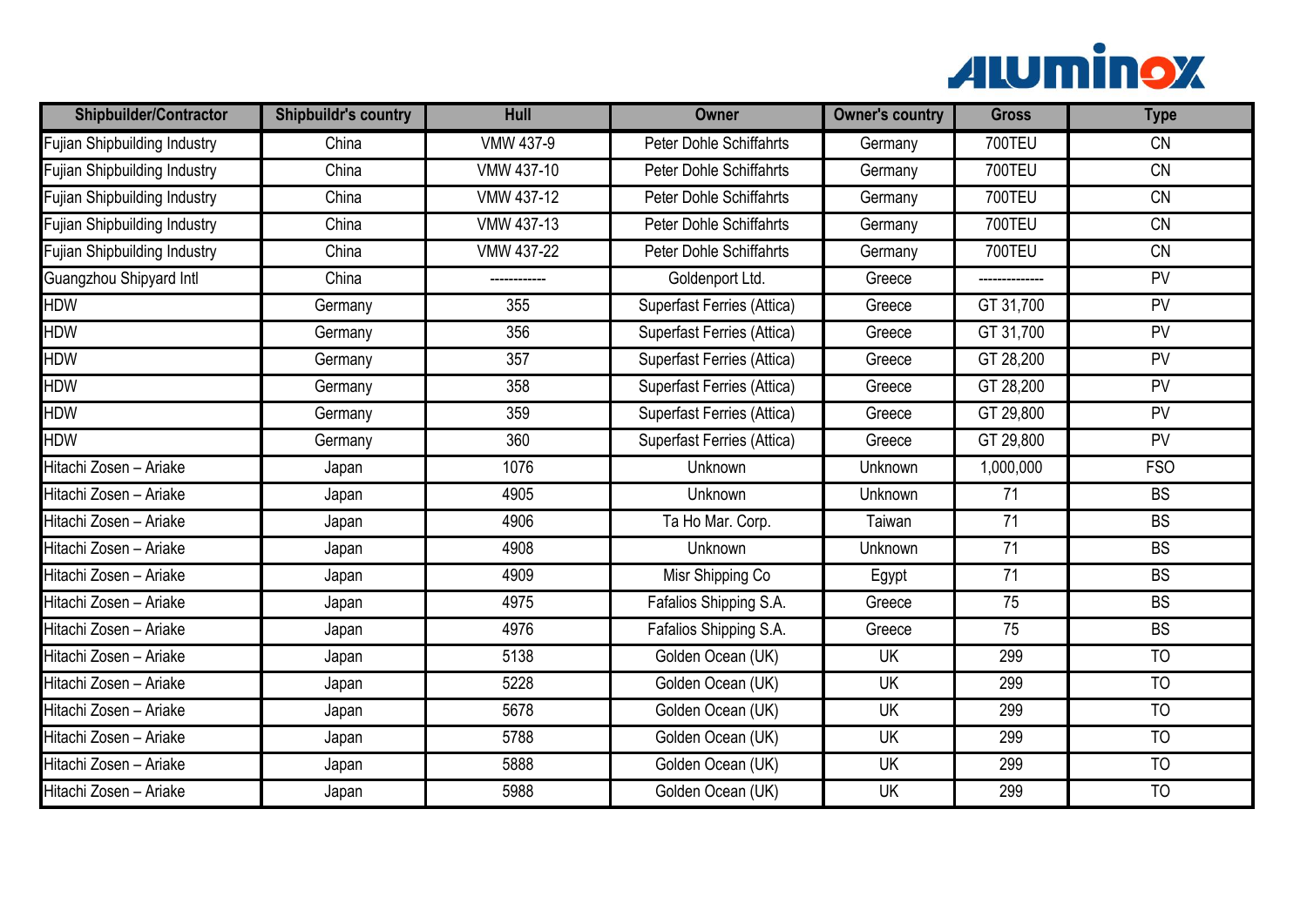

| <b>Shipbuilder/Contractor</b> | <b>Shipbuildr's country</b> | Hull | <b>Owner</b>          | <b>Owner's country</b> | <b>Gross</b>    | <b>Type</b>     |
|-------------------------------|-----------------------------|------|-----------------------|------------------------|-----------------|-----------------|
| Hitachi Zosen - Ariake        | Japan                       | 6378 | Golden Ocean (UK)     | <b>UK</b>              | 299             | <b>TO</b>       |
| Hitachi Zosen - Ariake        | Japan                       | 6388 | Golden Ocean (UK)     | <b>UK</b>              | 299             | $\overline{10}$ |
| Hitachi Zosen - Ariake        | Japan                       | 6398 | Golden Ocean (UK)     | <b>UK</b>              | 299             | $\overline{10}$ |
| Hitachi Zosen - Maizuru       | Japan                       | 4914 | Mitsui OSK Lines Ltd  | Japan                  | 71              | <b>BS</b>       |
| Hitachi Zosen - Maizuru       | Japan                       | 4917 | U-Ming Marine Co      | China                  | 71              | BS              |
| Hitachi Zosen - Maizuru       | Japan                       | 4938 | Mitsui OSK Lines Ltd  | Japan                  | $\overline{71}$ | BS              |
| Hitachi Zosen - Maizuru       | Japan                       | 4948 | Neda Maritime Agency  | Greece                 | 75              | BS              |
| Hitachi Zosen - Maizuru       | Japan                       | 4949 | Neda Maritime Agency  | Greece                 | $\overline{75}$ | <b>BS</b>       |
| Hitachi Zosen - Maizuru       | Japan                       | 4957 | Neda Maritime Agency  | Greece                 | 66              | <b>BS</b>       |
| Hitachi Zosen - Maizuru       | Japan                       | 4958 | Neda Maritime Agency  | Greece                 | 66              | BS              |
| Hyundai Heavy Industries      | Korea                       | 1002 | Sea Justice SA        | Greece                 | 74              | <b>BS</b>       |
| Hyundai Heavy Industries      | Korea                       | 1099 | Sea Justice SA        | Greece                 | 74              | <b>BS</b>       |
| Hyundai Heavy Industries      | Korea                       | 1176 | Mitsui OSK Lines Ltd  | Japan                  | 172             | <b>BS</b>       |
| Hyundai Heavy Industries      | Korea                       | 1208 | Costamare Shipping Co | Greece                 | $\overline{81}$ | $\overline{CN}$ |
| Hyundai Heavy Industries      | Korea                       | 1209 | Costamare Shipping Co | Greece                 | $\overline{81}$ | $\overline{CN}$ |
| Hyundai Heavy Industries      | Korea                       | 1210 | Costamare Shipping Co | Greece                 | 81              | CN              |
| Hyundai Heavy Industries      | Korea                       | 1211 | Costamare Shipping Co | Greece                 | $\overline{81}$ | <b>CN</b>       |
| Hyundai Heavy Industries      | Korea                       | 1212 | Costamare Shipping Co | Greece                 | 81              | CN              |
| Hyundai Heavy Industries      | Korea                       | 1229 | Costamare Shipping Co | Greece                 | 67              | CN              |
| Hyundai Heavy Industries      | Korea                       | 1230 | Costamare Shipping Co | Greece                 | 67              | $\overline{CN}$ |
| Hyundai Heavy Industries      | Korea                       | 1231 | Costamare Shipping Co | Greece                 | 67              | CN              |
| Hyundai Heavy Industries      | Korea                       | 1308 | Costamare Shipping Co | Greece                 | 68              | $\overline{CN}$ |
| Hyundai Heavy Industries      | Korea                       | 1309 | Costamare Shipping Co | Greece                 | 81              | CN              |
| Hyundai Heavy Industries      | Korea                       | 1312 | Poseidon Shipping Co  | Greece                 | $\overline{74}$ | BS              |
| Hyundai Heavy Industries      | Korea                       | 1313 | Poseidon Shipping Co  | Greece                 | 74              | BS              |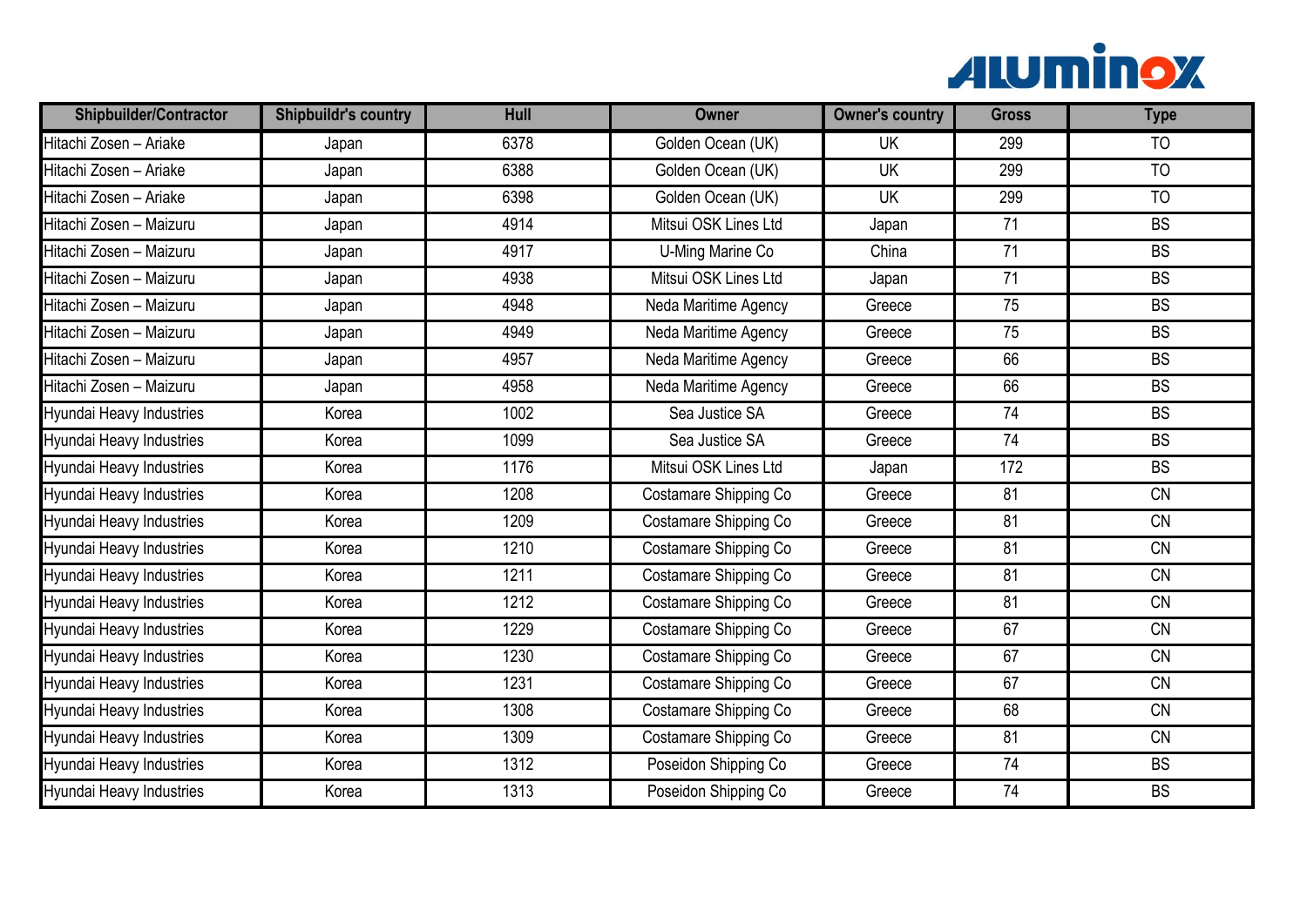

| <b>Shipbuilder/Contractor</b> | <b>Shipbuildr's country</b> | Hull | <b>Owner</b>                 | <b>Owner's country</b> | <b>Gross</b>    | <b>Type</b>     |
|-------------------------------|-----------------------------|------|------------------------------|------------------------|-----------------|-----------------|
| Hyundai Heavy Industries      | Korea                       | 1333 | Athenian Sea Carriers        | Greece                 | 147             | TN              |
| Hyundai Heavy Industries      | Korea                       | 1334 | Athenian Sea Carriers        | Greece                 | 147             | <b>TN</b>       |
| Hyundai Heavy Industries      | Korea                       | 1335 | <b>Athenian Sea Carriers</b> | Greece                 | 147             | TN              |
| Hyundai Heavy Industries      | Korea                       | 1336 | Athenian Sea Carriers        | Greece                 | 147             | <b>TN</b>       |
| Hyundai Heavy Industries      | Korea                       | 1350 | <b>Athenian Sea Carriers</b> | Greece                 | 159             | $\overline{10}$ |
| Hyundai Heavy Industries      | Korea                       | 1351 | <b>Athenian Sea Carriers</b> | Greece                 | 159             | T <sub>O</sub>  |
| Hyundai Heavy Industries      | Korea                       | 1361 | Ceres Hellenic Shipping      | Greece                 | 160             | $\overline{10}$ |
| Hyundai Heavy Industries      | Korea                       | 1367 | Naftomar Shipping            | Greece                 | 25              | <b>TG</b>       |
| Hyundai Heavy Industries      | Korea                       | 1371 | Neptune Orient Lines         | Singapore              | 319             | T <sub>O</sub>  |
| Hyundai Heavy Industries      | Korea                       | 1372 | <b>OSG Ship Management</b>   | <b>USA</b>             | 319             | $\overline{10}$ |
| Hyundai Heavy Industries      | Korea                       | 1394 | Neptune Orient Lines         | Singapore              | 318             | <b>TO</b>       |
| Hyundai Heavy Industries      | Korea                       | 1395 | <b>OSG Ship Management</b>   | <b>USA</b>             | 319             | TO              |
| Hyundai Heavy Industries      | Korea                       | 1385 | CP Ships Inc                 | Canada                 | 55              | $\overline{CN}$ |
| Hyundai Heavy Industries      | Korea                       | 1386 | CP Ships Inc                 | Canada                 | $\overline{55}$ | $\overline{CN}$ |
| Hyundai Heavy Industries      | Korea                       | 1387 | CP Ships Inc                 | Canada                 | 55              | CN              |
| Hyundai Heavy Industries      | Korea                       | 1388 | CP Ships Inc                 | Canada                 | 55              | CN              |
| Hyundai Heavy Industries      | Korea                       | 1389 | CP Ships Inc                 | Canada                 | $\overline{55}$ | $\overline{CN}$ |
| Hyundai Heavy Industries      | Korea                       | 1390 | CP Ships Inc                 | Canada                 | 55              | CN              |
| Hyundai Heavy Industries      | Korea                       | 1473 | <b>Golden Union Shipping</b> | Greece                 | 88              | $\overline{BS}$ |
| Hyundai Heavy Industries      | Korea                       | 1474 | Golden Union Shipping        | Greece                 | $\overline{88}$ | BS              |
| Hyundai Heavy Industries      | Korea                       | 1475 | Golden Union Shipping        | Greece                 | 88              | <b>BS</b>       |
| Hyundai Heavy Industries      | Korea                       | 1482 | Golden Union Shipping        | Greece                 | $\overline{88}$ | <b>BS</b>       |
| Hyundai Heavy Industries      | Korea                       | 1503 | Metrostar Management         | Greece                 | 172             | <b>BS</b>       |
| Hyundai Heavy Industries      | Korea                       | 1526 | Zim Israel Navigation Co     | Israel                 | $\overline{55}$ | CN              |
| Hyundai Heavy Industries      | Korea                       | 1527 | Zim Israel Navigation Co     | Israel                 | 55              | CN              |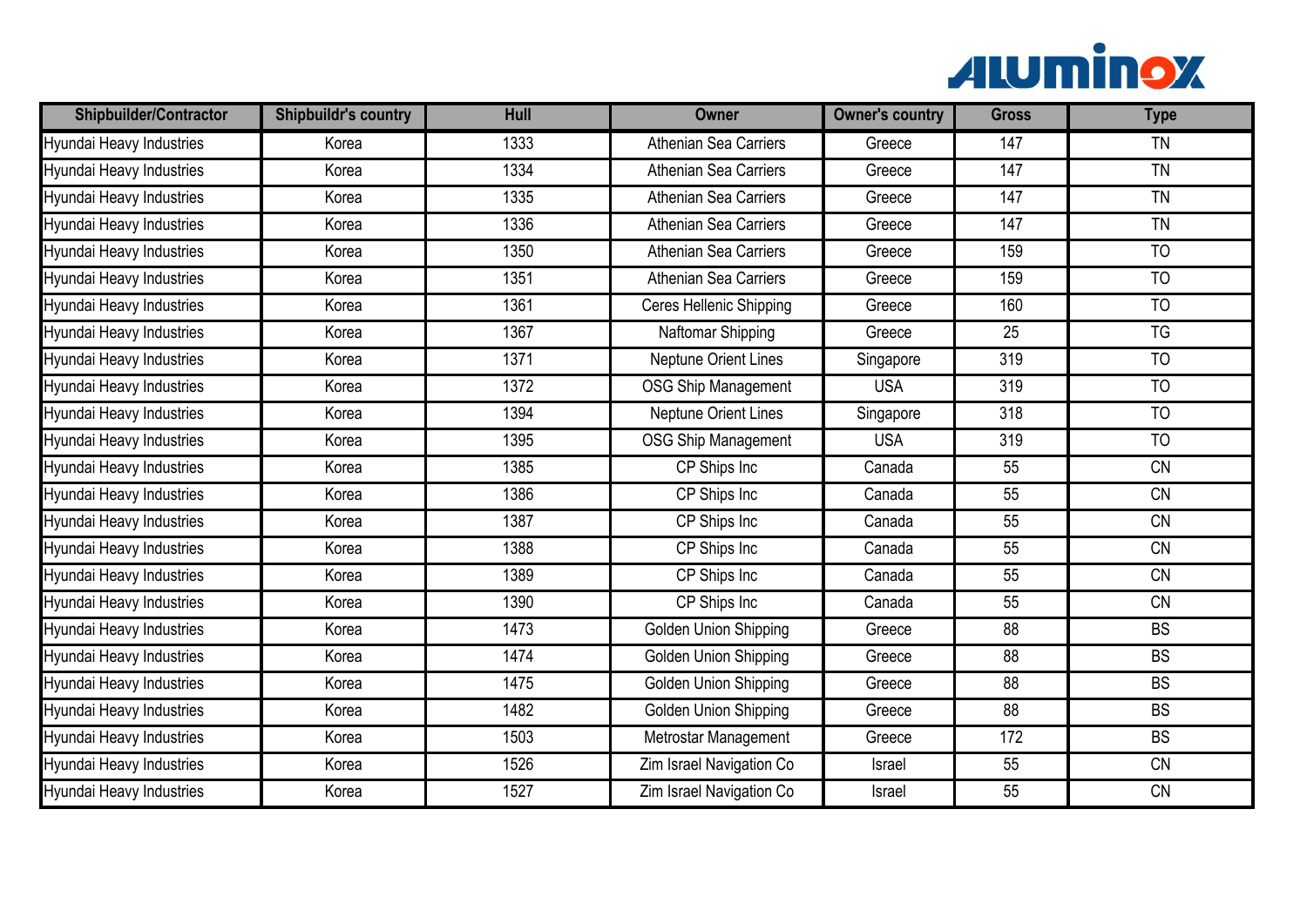

| <b>Shipbuilder/Contractor</b>    | <b>Shipbuildr's country</b> | Hull  | <b>Owner</b>                   | <b>Owner's country</b> | <b>Gross</b>    | <b>Type</b>     |
|----------------------------------|-----------------------------|-------|--------------------------------|------------------------|-----------------|-----------------|
| Hyundai Heavy Industries         | Korea                       | 1528  | Zim Israel Navigation Co       | Israel                 | 55              | $\overline{CN}$ |
| Hyundai Heavy Industries         | Korea                       | 1529  | Zim Israel Navigation Co       | Israel                 | 55              | CN              |
| Hyundai Heavy Industries         | Korea                       | 1562  | Sovcomflot                     | Russia                 | 159             | $\overline{10}$ |
| Hyundai Heavy Industries         | Korea                       | 1563  | Sovcomflot                     | Russia                 | 159             | $\overline{10}$ |
| Hyundai Heavy Industries         | Korea                       | 1564  | Sovcomflot                     | Russia                 | 159             | $\overline{TN}$ |
| Hyundai Heavy Industries         | Korea                       | 1565  | Sovcomflot                     | Russia                 | 159             | <b>TN</b>       |
| Hyundai Heavy Industries         | Korea                       | 1585  | Sovcomflot                     | Russia                 | 159             | TN              |
| Hyundai Heavy Industries         | Korea                       | 1586  | Sovcomflot                     | Russia                 | 159             | <b>TN</b>       |
| Hyundai - Samho Shipyard         | Korea                       | 222   | American Eagle Tankers         | <b>USA</b>             | 165             | <b>TO</b>       |
| Hyundai - Samho Shipyard         | Korea                       | 248   | <b>Marmaras Navigation Ltd</b> | Greece                 | 165             | $\overline{10}$ |
| Hyundai - Samho Shipyard         | Korea                       | 249   | Marmaras Navigation Ltd        | Greece                 | 165             | <b>TN</b>       |
| Hyundai - Samho Shipyard         | Korea                       | 250   | <b>Marmaras Navigation Ltd</b> | Greece                 | 165             | $\overline{TN}$ |
| Hyundai - Samho Shipyard         | Korea                       | 267   | <b>Marmaras Navigation Ltd</b> | Greece                 | 165             | <b>TO</b>       |
| Hyundai - Samho Shipyard         | Korea                       | 268   | <b>Marmaras Navigation Ltd</b> | Greece                 | 165             | T <sub>O</sub>  |
| Ishikawajima-Harima H.I.         | Japan                       | 3088  | P&O Nedlloyd BV                | <b>UK</b>              | $\overline{83}$ | $\overline{CN}$ |
| Ishikawajima-Harima H.I.         | Japan                       | 3089  | P&O Nedlloyd BV                | <b>UK</b>              | 83              | CN              |
| Ishikawajima-Harima H.I.         | Japan                       | 3090  | P&O Nedlloyd BV                | UK                     | 83              | CN              |
| Ishikawajima-Harima H.I.         | Japan                       | 3091  | P&O Nedlloyd BV                | <b>UK</b>              | 83              | $\overline{CN}$ |
| Izar Shipyards                   | Spain                       | C399  | Decon S.A.                     | Greece                 |                 | PV              |
| <b>JSC Damen Shipyards Okean</b> | The Netherlands             | 9116  | <b>UKRSHIPPING LTD.</b>        | Ukrain                 | 6.300           | -------         |
| <b>JSC Damen Shipyards Okean</b> | The Netherlands             | 9117  | UKRSHIPPING LTD.               | Ukrain                 | 6.300           |                 |
| <b>JSC Damen Shipyards Okean</b> | The Netherlands             | 9118  | <b>UKRSHIPPING LTD.</b>        | Ukrain                 | 6.300           | -------         |
| <b>JSC Damen Shipyards Okean</b> | The Netherlands             | 9119  | <b>UKRSHIPPING LTD.</b>        | Ukrain                 | 6.300           | -------         |
| Jiangyang                        | China                       | 99136 | Brave Maritime Corp.           | Greece                 | 75              | <b>BS</b>       |
| Jiangyang                        | China                       | 99137 | Brave Maritime Corp.           | Greece                 | 75              | <b>BS</b>       |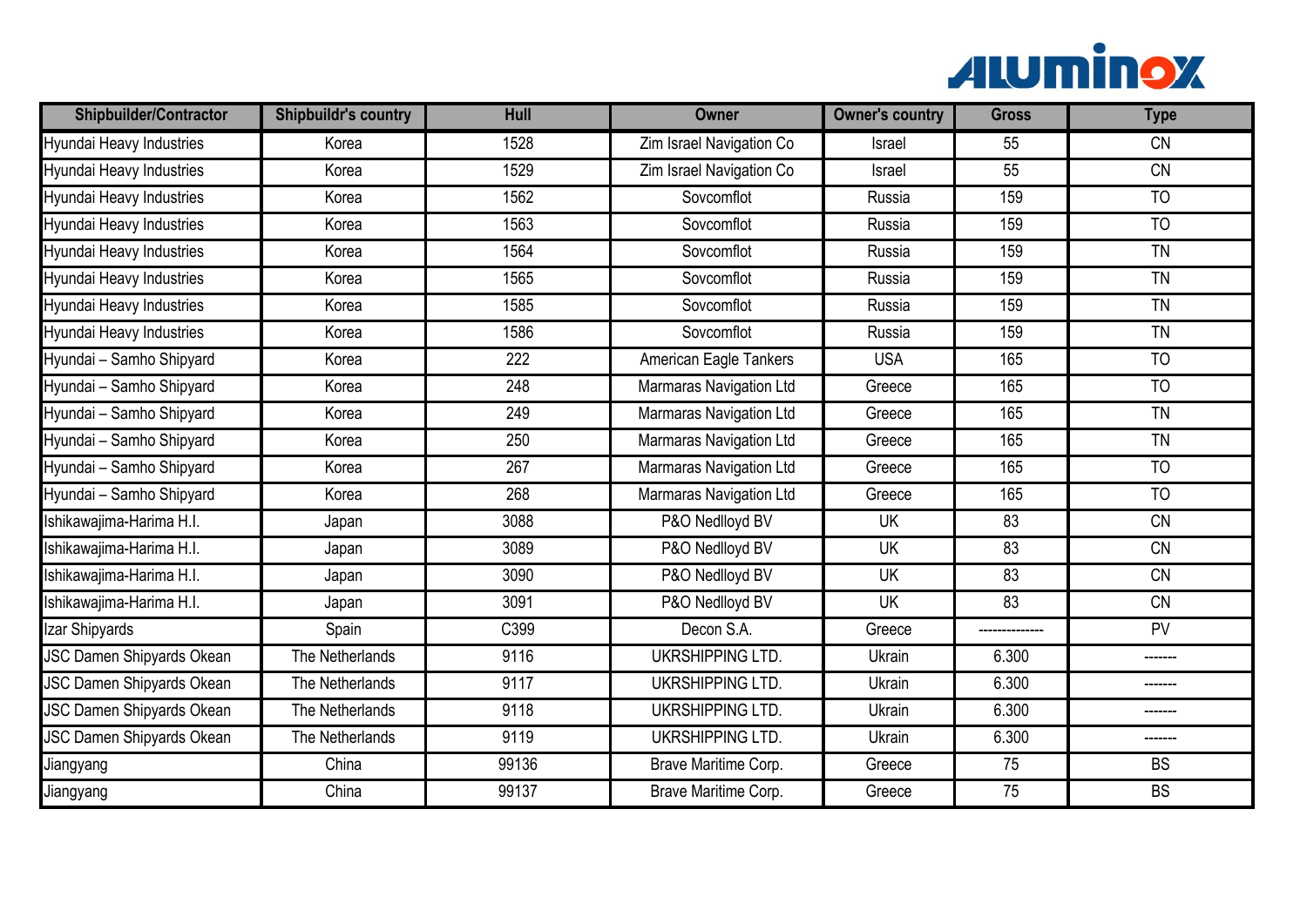

| <b>Shipbuilder/Contractor</b> | <b>Shipbuildr's country</b> | Hull             | <b>Owner</b>               | <b>Owner's country</b> | <b>Gross</b>    | <b>Type</b> |
|-------------------------------|-----------------------------|------------------|----------------------------|------------------------|-----------------|-------------|
| Kvaerner Masa-Yards           | Finland                     | 1340             | Superfast Ferries (Attica) | Greece                 | GT 28,800       | PV          |
| Kvaerner Masa-Yards           | Finland                     | 1341             | Superfast Ferries (Attica) | Greece                 | GT 28,800       | PV          |
| iaoning Bohai Shipyard        | India                       | BH410-1          | <b>Transmed Shipping</b>   | Greece                 | 174             | BS          |
| iaoning Bohai Shipyard        | India                       | BH410-2          | <b>Transmed Shipping</b>   | Greece                 | 174             | <b>BS</b>   |
| iaoning Bohai Shipyard        | India                       | BH410-3          | <b>Transmed Shipping</b>   | Greece                 | 174             | BS          |
| iaoning Bohai Shipyard        | India                       | BH410-4          | <b>Transmed Shipping</b>   | Greece                 | 174             | <b>BS</b>   |
| iaoning Bohai Shipyard        | India                       | BH410-5          | <b>Transmed Shipping</b>   | Greece                 | 174             | BS          |
| iaoning Bohai Shipyard        | India                       | BH410-6          | <b>Transmed Shipping</b>   | Greece                 | 174             | BS          |
| iaoning Bohai Shipyard        | India                       | BH410-7          | <b>Transmed Shipping</b>   | Greece                 | 174             | <b>BS</b>   |
| iaoning Bohai Shipyard        | India                       | BH410-8          | <b>Transmed Shipping</b>   | Greece                 | 174             | <b>BS</b>   |
| Mitsui Eng. & Shipbuilding    | Japan                       | 1464             | Antares Shipping           | Israel                 | 75              | <b>BS</b>   |
| Mitsui Eng. & Shipbuilding    | Japan                       | 1465             | <b>Antares Shipping</b>    | Israel                 | 75              | <b>BS</b>   |
| Chantiers De L' Atlantique    | France                      | M32              | Gas De France              | France                 |                 | <b>TG</b>   |
| Chantiers De L' Atlantique    | France                      | N <sub>32</sub>  | Gas De France              | France                 |                 | TG          |
| Chantiers De L' Atlantique    | France                      | P32              | Gas De France              | France                 | --------------  | TG          |
| Chantiers De L' Atlantique    | France                      | 830              | Frence Navy & Ifremer      | France                 | --------------  | QN          |
| Namura Shipbuilding Co        | Japan                       | 220              | Angelakos Ltd              | Greece                 | $\overline{74}$ | BN          |
| Namura Shipbuilding Co        | Japan                       | 221              | Angelakos Ltd              | Greece                 | 74              | <b>BN</b>   |
| Namura Shipbuilding Co        | Japan                       | 995              | Angelakos Ltd              | Greece                 | 74              | BN          |
| <b>Vamura Shipbuilding Co</b> | Japan                       | 996              | Angelakos Ltd              | Greece                 | $\overline{74}$ | <b>BN</b>   |
| Namura Shipbuilding Co        | Japan                       | 997              | Angelakos Ltd              | Greece                 | 74              | <b>BN</b>   |
| <b>Vamura Shipbuilding Co</b> | Japan                       | 998              | Angelakos Ltd              | Greece                 | $\overline{74}$ | BN          |
| Namura Shipbuilding Co        | Japan                       | 228              | Naftomar Shipping          | Greece                 | 16              | <b>TG</b>   |
| Namura Shipbuilding Co        | Japan                       | 231              | Naftomar Shipping          | Greece                 | $\overline{12}$ | <b>TG</b>   |
| Namura Shipbuilding Co        | Japan                       | $\overline{218}$ | Alcyon Shipping            | Greece                 | $\overline{39}$ | <b>BN</b>   |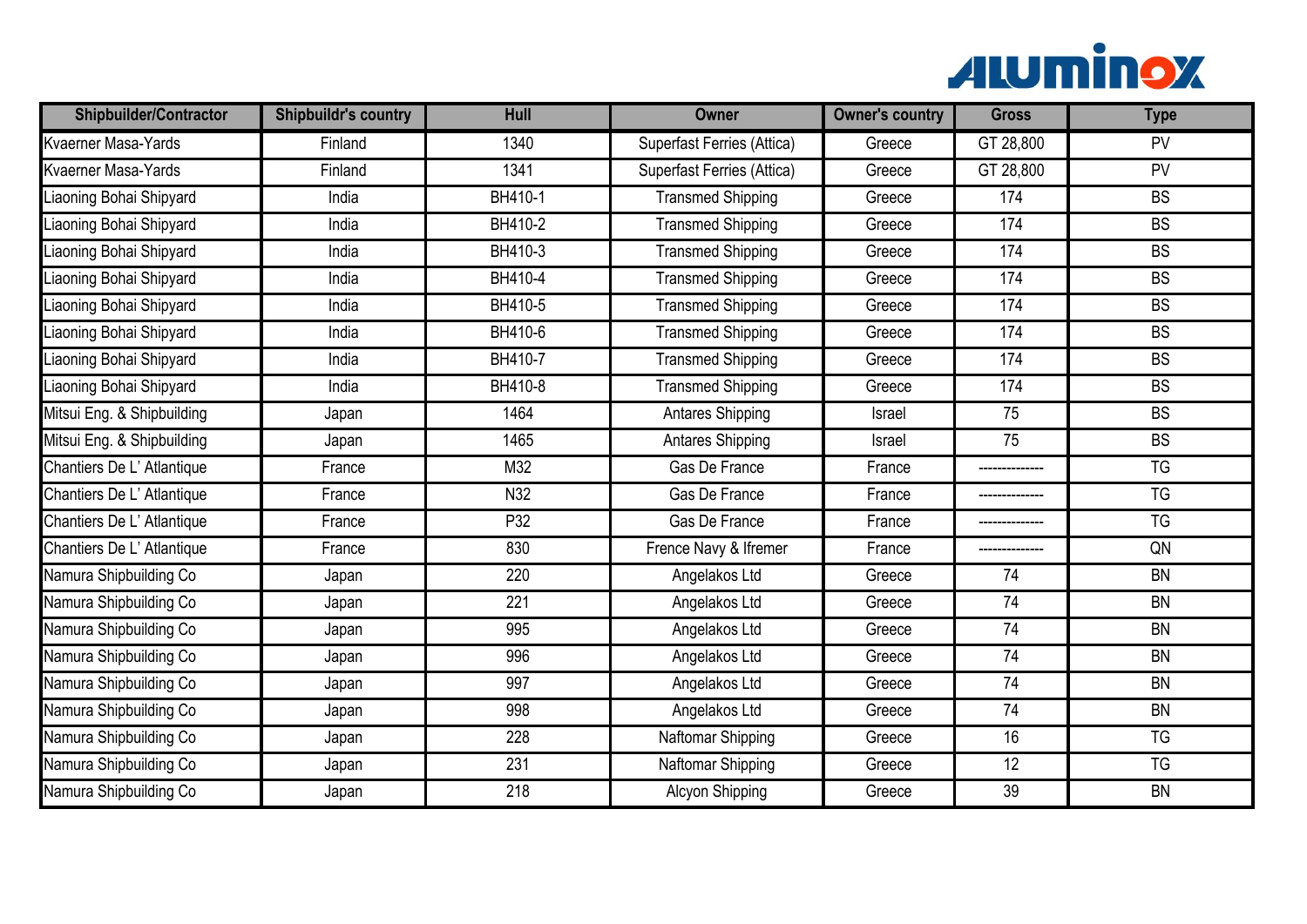

| <b>Shipbuilder/Contractor</b>  | <b>Shipbuildr's country</b> | Hull | <b>Owner</b>                    | <b>Owner's country</b> | <b>Gross</b>    | <b>Type</b>            |
|--------------------------------|-----------------------------|------|---------------------------------|------------------------|-----------------|------------------------|
| Namura Shipbuilding Co         | Japan                       | 239  | Sun Enterprises                 | Greece                 | $\overline{57}$ | $\overline{10}$        |
| Namura Shipbuilding Co         | Japan                       | 224  | <b>Capital Mgmt Services SA</b> | Greece                 | 63              | <b>BS</b>              |
| Namura Shipbuilding Co         | Japan                       | 244  | Angelakos (Hellas) SA           | Greece                 | $\overline{74}$ | BN                     |
| Namura Shipbuilding Co         | Japan                       | 252  | Angelakos (Hellas) SA           | Greece                 | 64              | <b>BS</b>              |
| <b>Neorion Syros Shipyards</b> | Greece                      | 1101 | Liveras Yachts                  | Greece                 |                 | PU                     |
| <b>Neorion Syros Shipyards</b> | Greece                      | 1102 | Liveras Yachts                  | Greece                 |                 | PU                     |
| Nok-Bong Ship Building         | Korea                       | 395  | Ancora Investment Trust         | Greece                 | 6               | TC                     |
| Nok-Bong Ship Building         | Korea                       | 396  | Ancora Investment Trust         | Greece                 | 6               | $\overline{\text{TC}}$ |
| Nok-Bong Ship Building         | Korea                       | 399  | <b>Ancora Investment Trust</b>  | Greece                 | 8               | $\overline{TC}$        |
| Nok-Bong Ship Building         | Korea                       | 400  | Ancora Investment Trust         | Greece                 | 8               | TC                     |
| Sasebo Heavy Industries        | Japan                       | 494  | Efploia Shipping Co SA          | Greece                 | 77              | <b>BS</b>              |
| Shanghai Shipyard              | China                       | 185  | Chartworld Shipping Corp.       | Greece                 | 48              | BN                     |
| Shanghai Shipyard              | China                       | 186  | Alloceans Shipping Co Ltd       | Greece                 | 48              | <b>BN</b>              |
| Shanghai Shipyard              | China                       | 187  | Alloceans Shipping Co Ltd       | Greece                 | 48              | BS                     |
| Shanghai Shipyard              | China                       | 188  | Chartworld Shipping Corp        | Greece                 | 48              | <b>BS</b>              |
| Shanghai Waigaoqiao Shipyard   | China                       | 1011 | Stealth Maritime Corp. S.A.     | Greece                 | 105             | TO                     |
| Shanghai Waigaoqiao Shipyard   | China                       | 1012 | Stealth Maritime Corp. S.A.     | Greece                 | 105             | $\overline{10}$        |
| Shanghai Waigaoqiao Shipyard   | China                       | 1017 | Cardiff Marine Inc.             | Greece                 | 58              | <b>TO</b>              |
| Shanghai Waigaoqiao Shipyard   | China                       | 1018 | Cardiff Marine Inc.             | Greece                 | 58              | TO                     |
| Shanghai Waigaoqiao Shipyard   | China                       | 1021 | Cardiff Marine Inc.             | Greece                 | 58              | $\overline{10}$        |
| Shanghai Waigaoqiao Shipyard   | China                       | 1022 | Cardiff Marine Inc.             | Greece                 | 58              | <b>TO</b>              |
| Shanghai Waigaoqiao Shipyard   | China                       | 1023 | Cardiff Marine Inc.             | Greece                 | $\overline{58}$ | TO                     |
| Shina Shipbuilding             | China                       | 404  | Olympia Maritime Co Ltd         | Greece                 | $\overline{28}$ | <b>BN</b>              |
| Shina Shipbuilding             | China                       | 405  | Olympia Maritime Co Ltd         | Greece                 | 28              | BN                     |
| Shina Shipbuilding             | China                       | 406  | Olympia Maritime Co Ltd         | Greece                 | 28              | BN                     |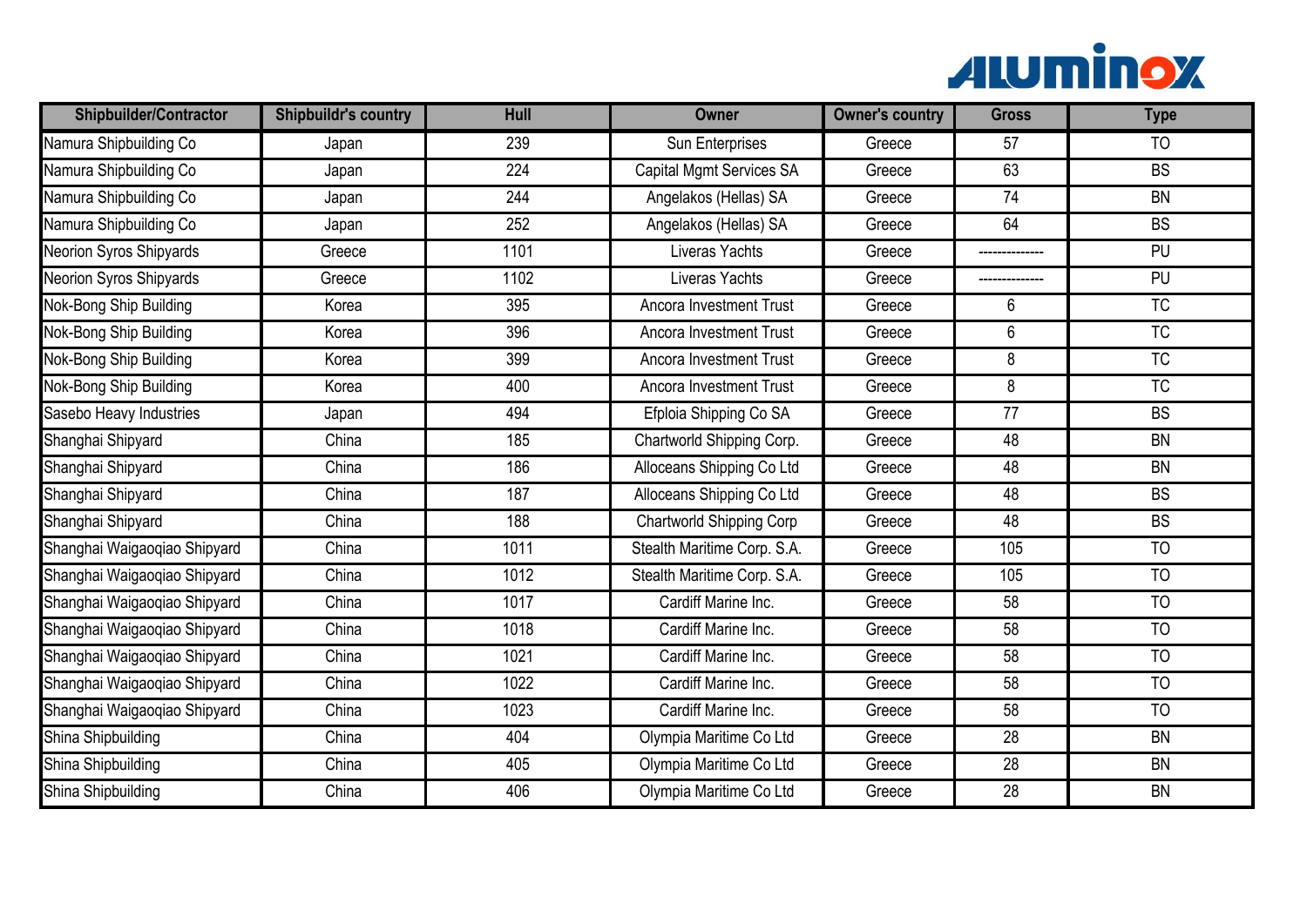

| <b>Shipbuilder/Contractor</b> | <b>Shipbuildr's country</b> | Hull                     | <b>Owner</b>                   | <b>Owner's country</b> | <b>Gross</b>    | <b>Type</b>                   |
|-------------------------------|-----------------------------|--------------------------|--------------------------------|------------------------|-----------------|-------------------------------|
| Shina Shipbuilding            | China                       | 407                      | Olympia Maritime Co Ltd        | Greece                 | $\overline{28}$ | BN                            |
| Shina Shipbuilding            | China                       | 413                      | Olympia Maritime Co Ltd        | Greece                 | 28              | <b>BN</b>                     |
| Shina Shipbuilding            | China                       | 429                      | <b>Ancora Investment Trust</b> | Greece                 | $\overline{37}$ | <b>TR</b>                     |
| Shina Shipbuilding            | China                       | 435                      | Ancora Investment Trust        | Greece                 | 37              | <b>TQ</b>                     |
| Shina Shipbuilding            | China                       | 437                      | Ancora Investment Trust        | Greece                 | $\overline{37}$ | $\overline{\text{TR}}$        |
| Stocznia Szczecinska Nowa     | Poland                      | B588/3/1                 | Odfjell ASA                    | Norway                 | 40              | <b>TC</b>                     |
| Stocznia Szczecinska Nowa     | Poland                      | B588/3/3                 | <b>Odfjell ASA</b>             | Norway                 | 40              | TC                            |
| Stocznia Szczecinska Nowa     | Poland                      | B588/3/4                 | Odfjell ASA                    | Norway                 | 40              | TC                            |
| Stocznia Szczecinska Nowa     | Poland                      | B588/3/5                 | Odfjell ASA                    | Norway                 | 40              | <b>TC</b>                     |
| Stocznia Szczecinska Nowa     | Poland                      | B588/3/6                 | <b>Odfjell ASA</b>             | Norway                 | 40              | TC                            |
| Stocznia Szczecinska Nowa     | Poland                      | B588/3/7                 | <b>Odfjell ASA</b>             | Norway                 | 40              | <b>TC</b>                     |
| Stocznia Szczecinska Nowa     | Poland                      | B588/3/8                 | Odfjell ASA                    | Norway                 | 40              | <b>TC</b>                     |
| <b>STX Shipbuilding</b>       | Korea                       | 2014                     | Sovcomflot                     | Russia                 | 47              | T <sub>O</sub>                |
| <b>STX Shipbuilding</b>       | Korea                       | 2015                     | Sovcomflot                     | Russia                 | $\overline{47}$ | $\overline{10}$               |
| <b>STX Shipbuilding</b>       | Korea                       | 2016                     | Sovcomflot                     | Russia                 | 47              | $\overline{10}$               |
| <b>STX Shipbuilding</b>       | Korea                       | 2017                     | Sovcomflot                     | Russia                 | 47              | <b>TO</b>                     |
| Sumitomo Heavy Industries     | Japan                       | 1213                     | Springfield Shipping           | Greece                 | $\overline{97}$ | $\overline{10}$               |
| Astilleros Espanoles          | Spain                       | P <sub>26</sub>          |                                | --------------         | --------------  | Oil Platform                  |
| Astilleros Espanoles          | Spain                       | Cairu                    |                                |                        |                 | <b>Platform Supply Vessel</b> |
| Astilleros Espanoles          | Spain                       | P47                      |                                | --------------         |                 | Platform Supply Vessel        |
| Azmy El Badrawy Yards         | Egypt                       | Prestige                 |                                |                        |                 | Floating Hotel - Nile         |
| Azmy El Badrawy Yards         | Egypt                       | Solitaire                |                                |                        |                 | Floating Hotel - Nile         |
| Azmy El Badrawy Yards         | Egypt                       | Style                    |                                |                        |                 | Floating Hotel - Nile         |
| <b>Boskalis</b>               | The Netherlands             | W.D.Fairway              |                                | _______________        | ______________  | Dredger                       |
| <b>Boskalis</b>               | The Netherlands             | Queen of the Netherlands |                                | --------------         | --------------  | Dredger                       |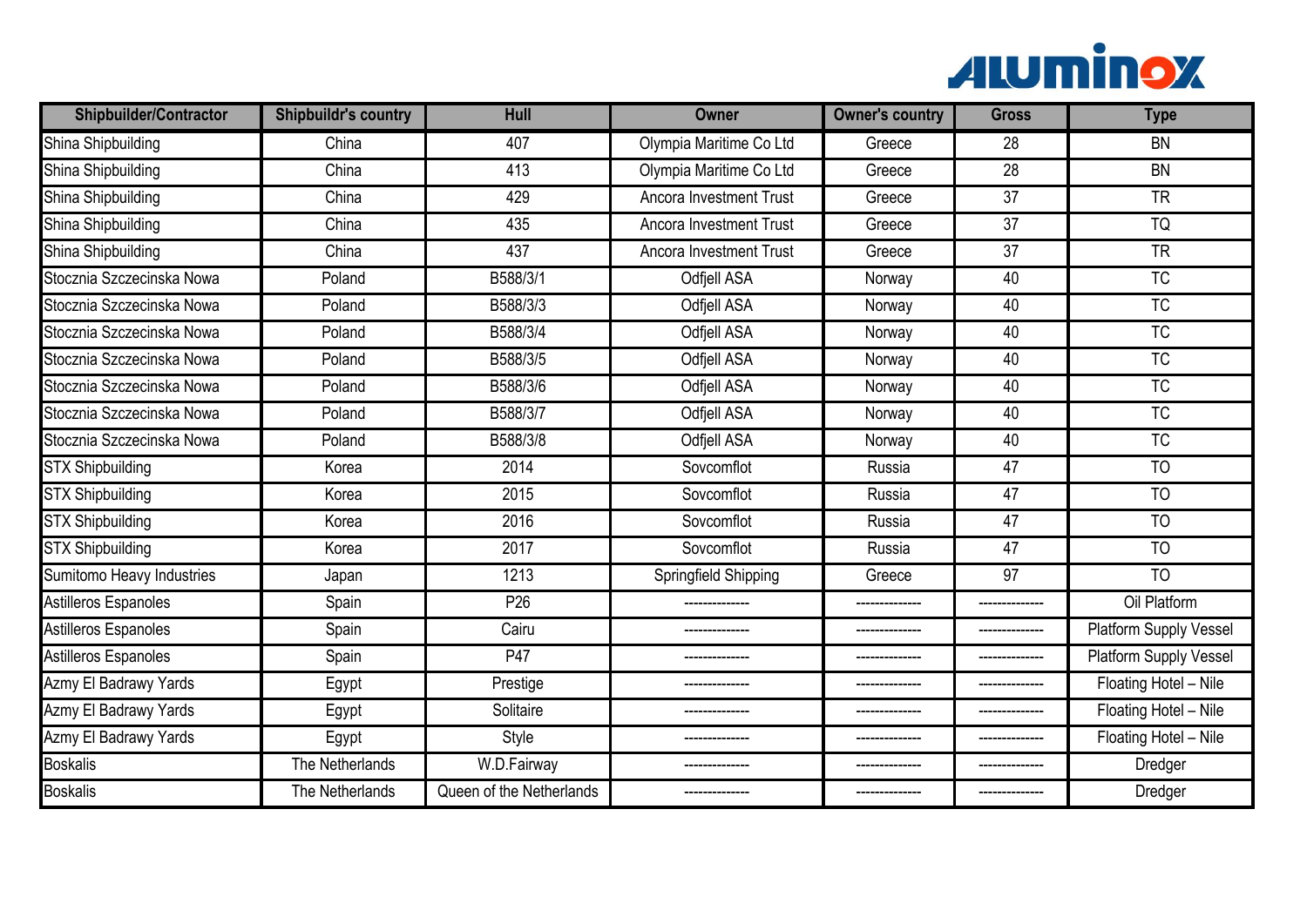

| Shipbuilder/Contractor         | <b>Shipbuildr's country</b> | <b>Hull</b>             | Owner          | <b>Owner's country</b> | <b>Gross</b>   | <b>Type</b>                   |
|--------------------------------|-----------------------------|-------------------------|----------------|------------------------|----------------|-------------------------------|
| <b>CKT</b>                     | France                      | NAM <sub>L9</sub>       | -------------- | --------------         | -------------- | <b>Living Quarter</b>         |
| Damen Hoogezant                | The Netherlands             | 704                     |                | ---------------        | -------------- | <b>Tanker</b>                 |
| Damen Hoogezant                | The Netherlands             | 705                     | -------------- | --------------         |                | Tanker                        |
| Damen Hoogezant                | The Netherlands             | 706                     |                | --------------         | -------------- | Tanker                        |
| Damen Hoogezant                | The Netherlands             | 709                     |                |                        |                | <b>Tanker</b>                 |
| Damen Hoogezant                | The Netherlands             | 710                     |                |                        |                | Tanker                        |
| De Biesbosch Yard              | The Netherlands             | <b>Pointe Clairette</b> | -------------- | --------------         | -------------- | <b>LPG Carrier</b>            |
| De Biesbosch Yard              | The Netherlands             | Stella Wega             |                |                        |                | <b>Bitumen Tanker</b>         |
| De Biesbosch Yard              | The Netherlands             | Tasco I                 |                | --------------         | -------------- | <b>Bitumen Tanker</b>         |
| De Biesbosch Yard              | The Netherlands             | Tasco II                |                | --------------         | -------------- | <b>Bitumen Tanker</b>         |
| El Sholkamy Shipyard           | Egypt                       | Glory                   | -------------- | --------------         | -------------- | Floating Hotel - Nile         |
| El Sholkamy Shipyard           | Egypt                       | King Tut                |                |                        |                | Floating Hotel - Nile         |
| El Sholkamy Shipyard           | Egypt                       | King Tut II             |                | --------------         | -------------- | Floating Hotel - Nile         |
| El Sholkamy Shipyard           | Egypt                       | King Tut III            |                | --------------         | -------------  | Floating Hotel - Nile         |
| El Sholkamy Shipyard           | Egypt                       | Senouhe                 |                |                        |                | Floating Hotel - Nile         |
| El Sholkamy Shipyard           | Egypt                       | Telestar II             |                |                        |                | Floating Hotel - Nile         |
| <b>.H.C. Holland</b>           | The Netherlands             | <b>Dzelme</b>           | -------------  | ---------------        | -------------- | Hopper Dredger                |
| .H.C. Holland                  | The Netherlands             | <b>Ham 311</b>          |                | --------------         | -------------- | Hopper Dredger                |
| <b>H.C. Beaver Dredgers</b>    | The Netherlands             | 2283 - Abu Dhabi        |                |                        |                | <b>Cutter Suction Dredger</b> |
| I.H.C. Beaver Dredgers         | The Netherlands             | Samsung Express         |                |                        |                | Wheeldredger                  |
| <b>.H.C. Beaver Dredgers</b>   | The Netherlands             | Amazone                 |                | --------------         |                | Suction Hopper Dredger        |
| Ijssel Vliet Combinatie        | The Netherlands             | 267                     |                | --------------         |                | <b>Fishing Vessel</b>         |
| <b>Ijssel Vliet Combinatie</b> | The Netherlands             | 270                     |                |                        |                | <b>Fishing Vessel</b>         |
| ljssel Vliet Combinatie        | The Netherlands             | 271                     |                | --------------         | -------------- | <b>Fishing Vessel</b>         |
| lissel Vliet Combinatie        | The Netherlands             | 272                     | -------------- | --------------         | -------------- | <b>Fishing Vessel</b>         |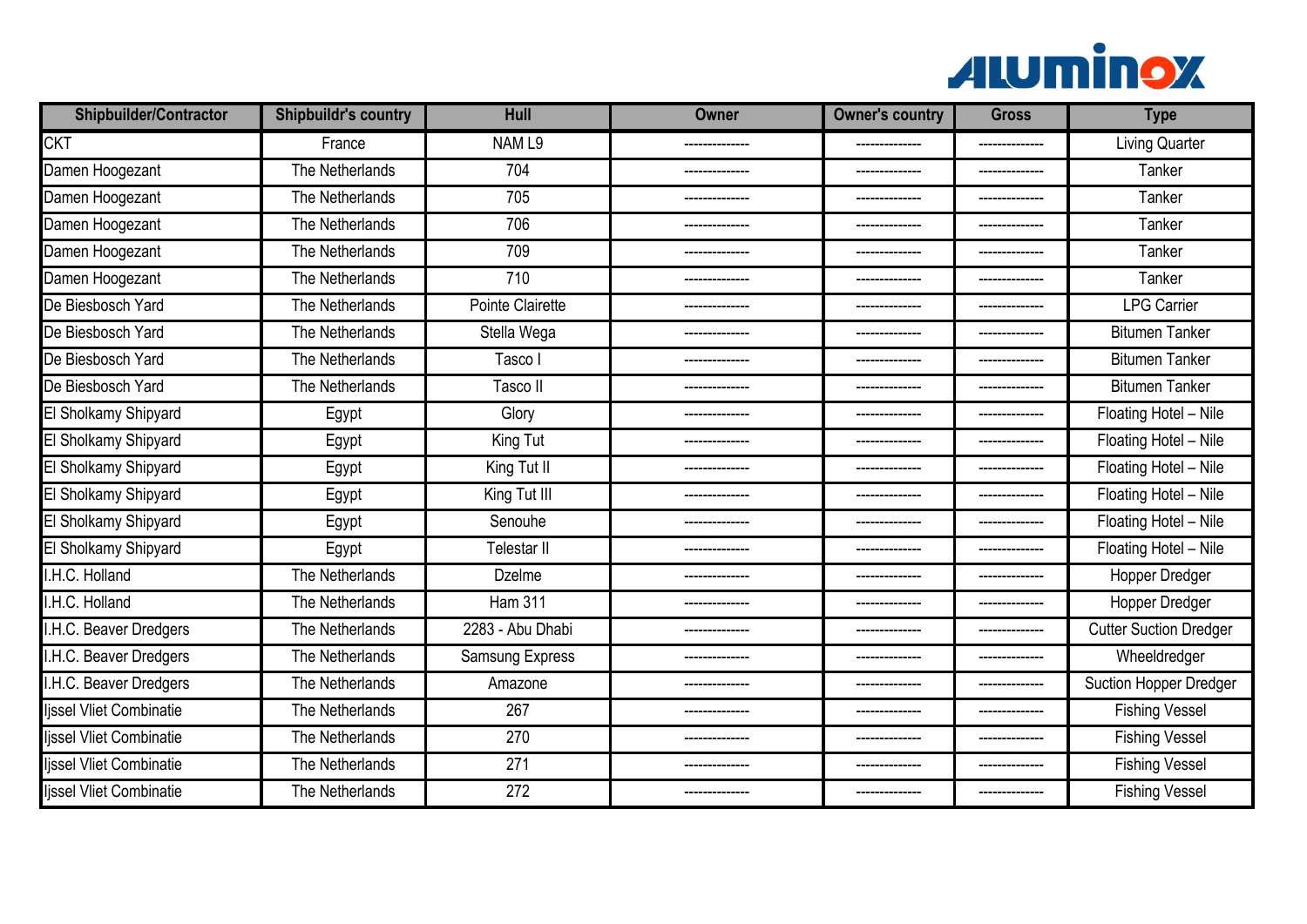

| <b>Shipbuilder/Contractor</b> | <b>Shipbuildr's country</b> | Hull               | Owner          | <b>Owner's country</b> | <b>Gross</b>   | <b>Type</b>                    |
|-------------------------------|-----------------------------|--------------------|----------------|------------------------|----------------|--------------------------------|
| Lamda Shipyards S.A.          | Greece                      | Al Riyadh          | -------------- | --------------         | -------------- | Mega Yacht                     |
| Lamda Shipyards S.A.          | Greece                      | Elegant            |                | ---------------        | -------------- | Mega Yacht                     |
| Marine Accommodations inc     | <b>USA</b>                  | Giant - USA        |                | --------------         | -------------- | Cruise Ship                    |
| Marine Accommodations inc     | <b>USA</b>                  | Interlake - USA    |                | --------------         | -------------- | <b>Cruise Ship</b>             |
| Perama Repairing Zone         | Greece                      | Kriti I            |                |                        |                | Passenger/Vehicle Ferry        |
| Perama Repairing Zone         | Greece                      | Kriti II           |                |                        |                | Passenger/Vehicle Ferry        |
| Perama Repairing Zone         | Greece                      | Flamenco           | -------------- | --------------         | -------------- | <b>Cruise Ship</b>             |
| Perama Repairing Zone         | Greece                      | Oceanic Explorer   |                | --------------         | -------------- | Cruise Ship                    |
| Perama Repairing Zone         | Greece                      | Aqua Jewel         |                | --------------         | -------------- | Passenger/Vehicle Ferry        |
| Perama Repairing Zone         | Greece                      | 74 MT              | -------------- | --------------         | -------------- | Mega Yacht                     |
| Perama Repairing Zone         | Greece                      | Insignia           | -------------- | --------------         | -------------- | Mega Yacht                     |
| Perama Repairing Zone         | Greece                      | Hanse              |                | --------------         | -------------- | Mega Yacht                     |
| Perama Repairing Zone         | Greece                      | Pantheon           |                |                        |                |                                |
| Perama Repairing Zone         | Greece                      | Niki               |                |                        |                | Motor Vessel                   |
| Perama Repairing Zone         | Greece                      | Ionian King        |                |                        | -------------- | Passenger/Vehicle Ferry        |
| Perama Repairing Zone         | Greece                      | Ionian Queen       |                | --------------         | -------------- | Passenger/Vehicle Ferry        |
| Perama Repairing Zone         | Greece                      | Panagia Parou      |                | ---------------        |                | Passenger/Vehicle Ferry        |
| Perama Repairing Zone         | Greece                      | Theofilos          |                | --------------         |                | Passenger/Vehicle Ferry        |
| Perama Repairing Zone         | Greece                      | Mytilini           |                | --------------         | -------------- | Passenger/Vehicle Ferry        |
| Perama Repairing Zone         | Greece                      | Magic I            |                |                        | -------------- | <b>Floating Casino Mirage</b>  |
| Port Said Shipping Co.        | Egypt                       | El Salam 89        |                | -------------          |                | Passenger/Vehicle Ferry        |
| Port Said Shipping Co.        | Egypt                       | El Salam 91        | -------------  | --------------         | -------------- | Passenger/Vehicle Ferry        |
| Port Said Shipping Co.        | Egypt                       | El Salam 95        |                |                        |                | Passenger/Vehicle Ferry        |
| Royal Dutch Navy              | The Netherlands             | Hr. Ms. Blommendal | -------------- | --------------         | -------------- | Oceanographic Vessel           |
| Royal Dutch Navy              | The Netherlands             | Hr. Ms. Zeefakkel  |                | --------------         | -------------- | <b>Education/Training Ship</b> |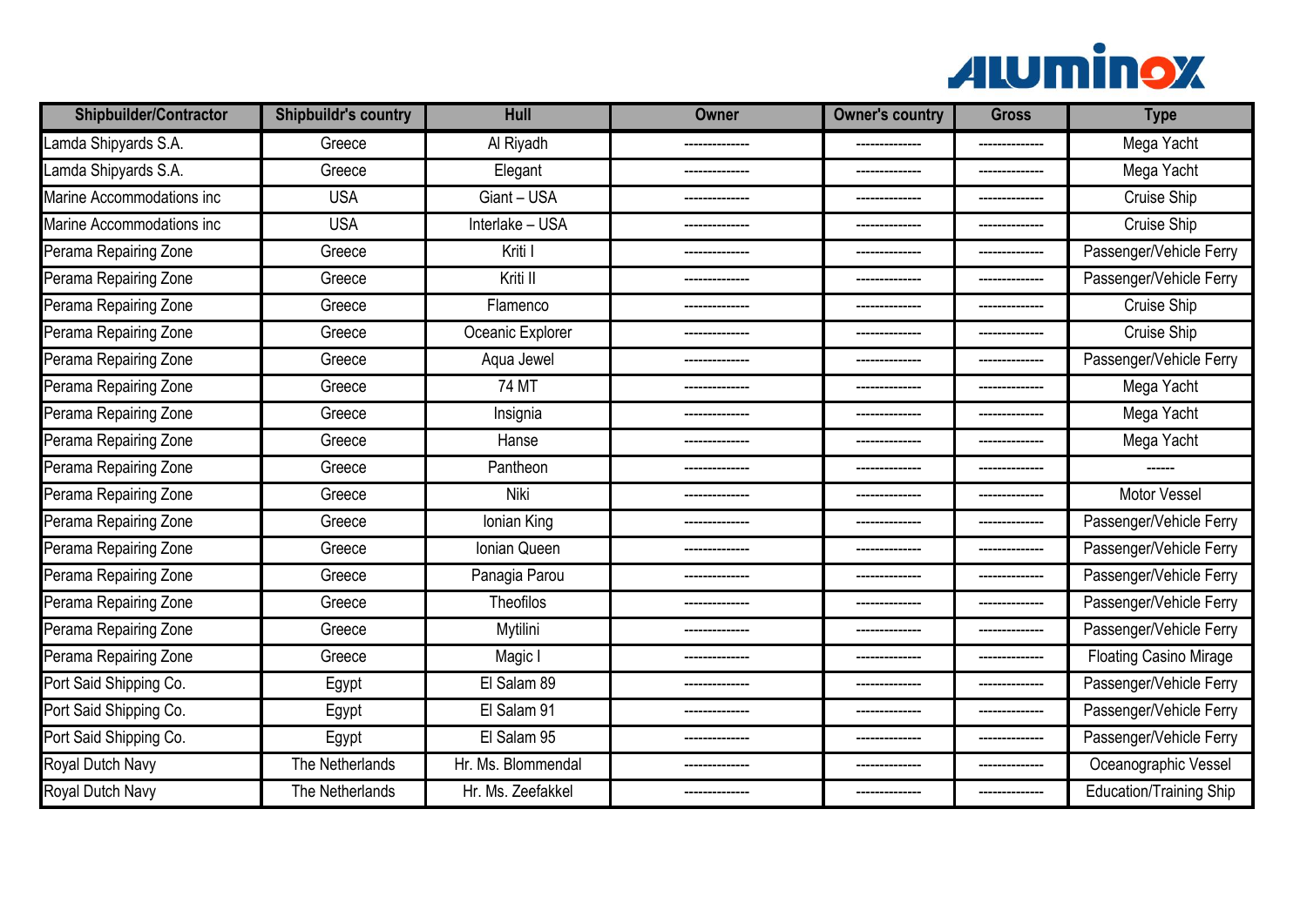

| <b>Shipbuilder/Contractor</b> | <b>Shipbuildr's country</b> | Hull                | <b>Owner</b>     | <b>Owner's country</b> | <b>Gross</b>   | <b>Type</b>            |
|-------------------------------|-----------------------------|---------------------|------------------|------------------------|----------------|------------------------|
| Royal Dutch Navy              | The Netherlands             | Hr. Ms. Buyskes     | --------------   | --------------         | -------------- | Hydrographic Ship      |
| Royal Dutch Navy              | The Netherlands             | Hr. Ms. Tydeman     | --------------   | --------------         | -------------- | Oceanographic Vessel   |
| Royal Dutch Navy              | The Netherlands             | Hr. Ms. Piet Heijn  | --------------   | ---------------        | -------------- | Frigate                |
| Royal Dutch Navy              | The Netherlands             | Hr. Ms. Crijnssen   | -------------    | --------------         |                | Frigate                |
| Royal Dutch Navy              | The Netherlands             | Hr. Ms.Blommendal   | -------------    | --------------         | -------------- | Oceanographic Vessel   |
| Royal Schelde                 | The Netherlands             | Commodore           |                  | -------------          | -------------- | Ro-Ro                  |
| Royal Schelde                 | The Netherlands             | Commodore II        | ------           |                        |                | Ro-Ro                  |
| Royal Schelde                 | The Netherlands             | Hr. Ms. Piet Heijn  | --------------   | --------------         | -------------- | Frigate                |
| Royal Schelde                 | The Netherlands             | Hr. Ms. Crijnssen   | --------------   | --------------         | -------------- | Frigate                |
| Ruppelmonde Belgium           | Belgium                     | Jan de Nul          |                  | --------------         | -------------- | Dipper Dredger         |
| Verolme Heusden               | The Netherlands             | <b>Dutch Spirit</b> | -------------    | --------------         | -------------- | <b>Chemical Tanker</b> |
| Verolme Heusden               | The Netherlands             | Dutch Faith         |                  |                        |                | <b>Chemical Tanker</b> |
| I.H.C. Holland                | The Netherlands             | <b>Dzelme</b>       | -------------    | --------------         | -------------- | <b>Hopper Dredger</b>  |
| Jiangsu Rongsheng             | China                       | H1016               |                  | --------------         |                | --------------         |
| Bergen Group Fosen            | Norway                      | <b>NB80</b>         |                  |                        |                |                        |
| Jiangsu Rongsheng             | China                       | H1033               | Novship          | Russia                 | -------------- |                        |
| Stocnia Marynarki             | Poland                      | 621                 | Polish Navy      | Poland                 | -------------- | <b>CORVETTE</b>        |
| Hyundai Samho CO LTD          | Korea                       | <b>HN 347</b>       | --------------   | --------------         | 10.000TEU      | -------------          |
| Hyundai Samho CO LTD          | Korea                       | <b>HN 346</b>       |                  |                        | 10.000TEU      |                        |
| Hyundai Samho CO LTD          | Korea                       | <b>HN 348</b>       |                  | --------------         | 10.000TEU      |                        |
| Hyundai Samho CO LTD          | Korea                       | <b>HN 351</b>       |                  | -------------          | 8.600 TEU      |                        |
| Hyundai Samho CO LTD          | Korea                       | <b>HN 350</b>       |                  |                        | 8.600 TEU      |                        |
| Hyundai Samho CO LTD          | Korea                       | <b>HN 352</b>       |                  |                        | 8.600 TEU      |                        |
| Bergen Group Fosen            | Norway                      | <b>NB81</b>         | -------------    | ---------------        | -------------- | -------------          |
| Sung Dong Shipbuilding        | Korea                       | HN 3039             | <b>Byzantine</b> | Greece                 | -------------- | 15KPC                  |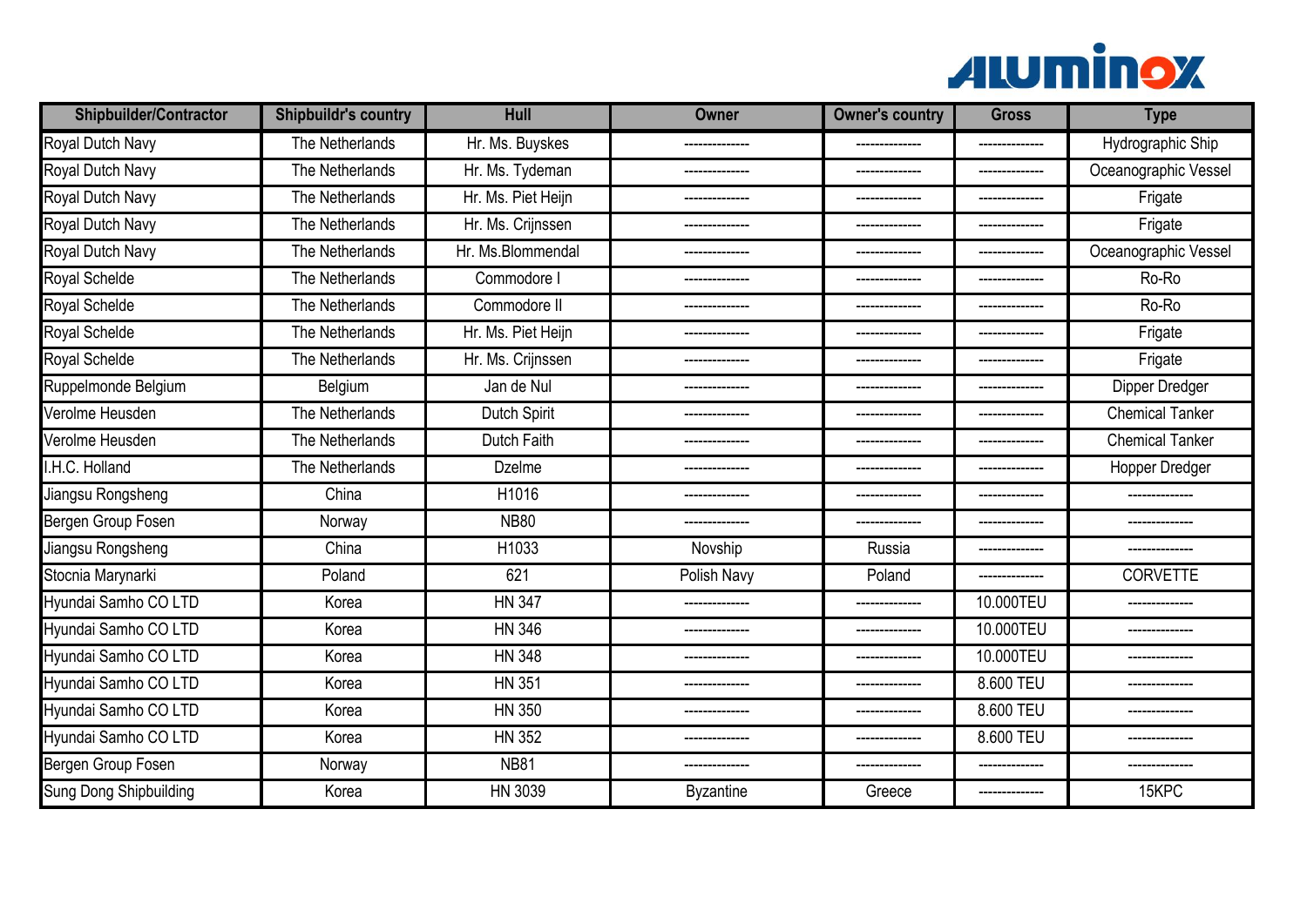

| <b>Shipbuilder/Contractor</b> | <b>Shipbuildr's country</b> | Hull                 | Owner                   | <b>Owner's country</b> | <b>Gross</b>   | <b>Type</b>                         |
|-------------------------------|-----------------------------|----------------------|-------------------------|------------------------|----------------|-------------------------------------|
| <b>Bahrati Shipayrd</b>       | India                       | V. No 352            |                         |                        |                |                                     |
| Jiangsu shipayrd              | China                       | H1035                | Novoship                | Russia                 | -------------- | -------------                       |
| Ulstein Verft as              | Norway                      | 282                  | <b>Olympic Shipping</b> | Norway                 | -------------- | Anchor Hanndling & Supply<br>Vessel |
| <b>Ulstein Verft as</b>       | Norway                      | 284                  | <b>Olympic Shipping</b> | Norway                 | -------------- | Anchor Hanndling & Supply<br>Vessel |
| Ellinika Naupigia             | Greece                      | O'MEGA               | Kiriarxos Ermis         | Greece                 | -------------- | Mega Yacht                          |
| Naupigia Peramatos            | Greece                      | <b>AEGEAN ODESSY</b> | The Aegean              | Greece                 |                | Cruise Vessel (USPH)                |
| Astilleros Zamacova           | Spain                       | <b>HN 648</b>        |                         | --------------         | -------------- | -------------                       |
| Sung Dong shipbuilding        | Korea                       | <b>HN 3004</b>       | ------------            | --------------         |                |                                     |
| Sung Dong shipbuilding        | Korea                       | HN 3015              |                         | --------------         | -------------- |                                     |
| Sung Dong shipbuilding        | Korea                       | HN 3016              | --------------          | --------------         | -------------- | -------------                       |
| Sung Dong shipbuilding        | Korea                       | HN 3017              |                         | --------------         | -------------- |                                     |
| Sung Dong shipbuilding        | Korea                       | HN 3018              | -------------           | --------------         | -------------- | -------------                       |
| Yardimci Gemi Insa            | Turkey                      | <b>NB 39</b>         | -------------           | ---------------        | -------------- |                                     |
| <b>SWS</b>                    | China                       | <b>HN 1071</b>       | --------------          | ---------------        | -------------- | -------------                       |
| Sung Dong shipbuilding        | Korea                       | S 3003               |                         |                        |                |                                     |
| Chowgule                      | India                       | C <sub>183</sub>     |                         | --------------         | -------------- |                                     |
| Chowgule                      | India                       | $C$ 175              |                         |                        |                |                                     |
| Chowgule                      | India                       | $C$ 186              | --------------          | --------------         |                |                                     |
| Severnav Shipyards            | Romania                     | <b>CMT319</b>        | Aegean Experiences      | Greece                 |                |                                     |
| SWS                           | China                       | <b>HN 1065</b>       |                         |                        |                |                                     |
| <b>SWS</b>                    | China                       | <b>HN 1072</b>       | --------------          | --------------         | -------------- | -------------                       |
| <b>SWS</b>                    | China                       | HN 1050              | -------------           | ---------------        | -------------- |                                     |
| Asmar shipard Chile           | Chile                       | HN 5050              | --------------          | --------------         | -------------- | -------------                       |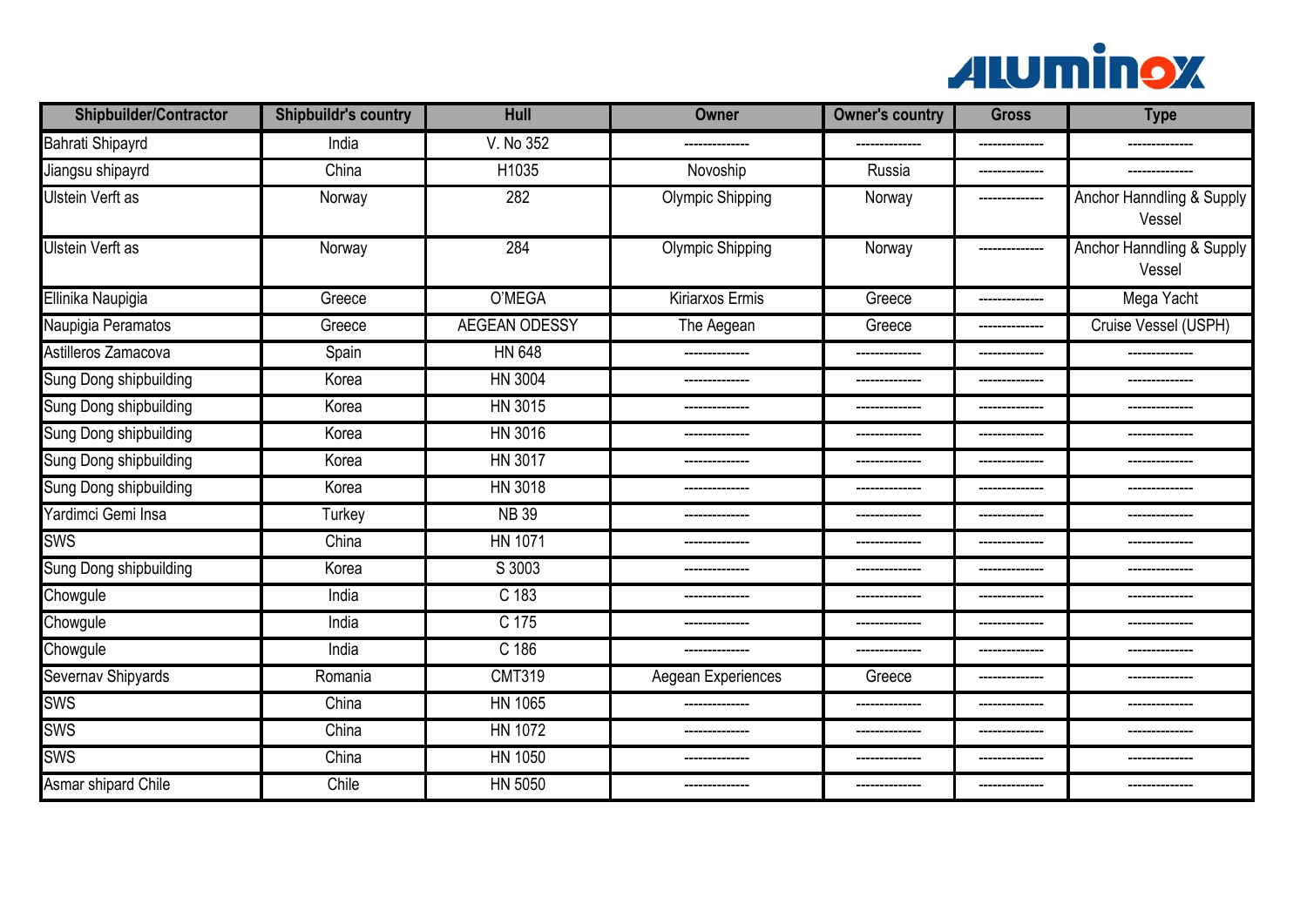

| <b>Shipbuilder/Contractor</b> | <b>Shipbuildr's country</b> | <b>Hull</b>            | <b>Owner</b>          | <b>Owner's country</b> | <b>Gross</b>   | <b>Type</b>            |
|-------------------------------|-----------------------------|------------------------|-----------------------|------------------------|----------------|------------------------|
| sws                           | China                       | <b>HN 1056</b>         | Front Line            | <b>USA</b>             | -------------- | --------------         |
| <b>SWS</b>                    | China                       | HN 1066                |                       |                        | -------------- |                        |
| Hyundai Samho CO LTD          | Korea                       | <b>HN 361</b>          | <b>Minerva Marine</b> | Greece                 | -------------- |                        |
| Hyundai Samho CO LTD          | Korea                       | <b>HN 362</b>          | Minerva Marine        | Greece                 | -------------- |                        |
| Jiangsu Rongsheng             | China                       | <b>HN 1011</b>         | <b>Cardiff Marine</b> | Greece                 |                |                        |
| Jiangsu Rongsheng             | China                       | HN 1012                | <b>Cardiff Marine</b> | Greece                 | -------------- |                        |
| Jiangsu Rongsheng             | China                       | HN 1015                | <b>Cardiff Marine</b> | Greece                 | -------------- | --------               |
| Jiangsu Rongsheng             | China                       | <b>HN 1024</b>         | Thenamarins           | Greece                 | -------------- | --------------         |
| Sung dong Shipbuilding        | Korea                       | <b>HN 3004</b>         | -------------         |                        | -------------- |                        |
| Jiangsu Rongsheng             | China                       | <b>HN 1083</b>         | --------------        | ---------------        | -------------- | -------------          |
| Jiangsu Rongsheng             | China                       | <b>HN 1084</b>         |                       | --------------         |                |                        |
| Jiangsu Rongsheng             | China                       | <b>HN 1085</b>         | -------------         | ---------------        | -------------- | -----------            |
| Jiangsu Rongsheng             | China                       | <b>HN 1086</b>         |                       |                        |                |                        |
| Jiangsu Rongsheng             | China                       | <b>HN 1082</b>         | -------------         | --------------         | -------------- | --------------         |
| Fosen Bergen Group            | Norway                      | <b>NB79</b>            | <b>BOA Offshore</b>   | Norway                 | 3.000          | <b>Offshore Supply</b> |
| Sung dong Shipbuilding        | Korea                       | <b>HN 3037</b>         | <b>Byzantine</b>      | Greece                 | -------------- | 15K PC                 |
| Sung dong Shipbuilding        | Korea                       | 3038                   | <b>Byzantine</b>      | Greece                 | -------------- | 15K PC                 |
| Naupigia Skaramaga            | Greece                      | <b>EASYCRUISE LIFE</b> | Easycruise            | Greece                 | -------------- | --------------         |
| <b>SWS</b>                    | China                       | <b>HN 1076</b>         | --------------        | --------------         | -------------- |                        |
| SWS                           | China                       | HN 1073                | -------------         | --------------         | -------------- | -------------          |
| <b>SWS</b>                    | China                       | <b>HN 1077</b>         |                       | --------------         |                |                        |
| Jiangsu Rongsheng             | China                       | <b>HN 1032</b>         | Novoship              | Russia                 | -------------- |                        |
| <b>SWS</b>                    | China                       | HN 1093                | -------------         | --------------         | -------------- | -------------          |
| SWS                           | China                       | <b>HN 1080</b>         | -------------         | --------------         | -------------- | -------------          |
| <b>SWS</b>                    | China                       | <b>HN 1057</b>         | Front Line            | <b>USA</b>             | -------------- | --------------         |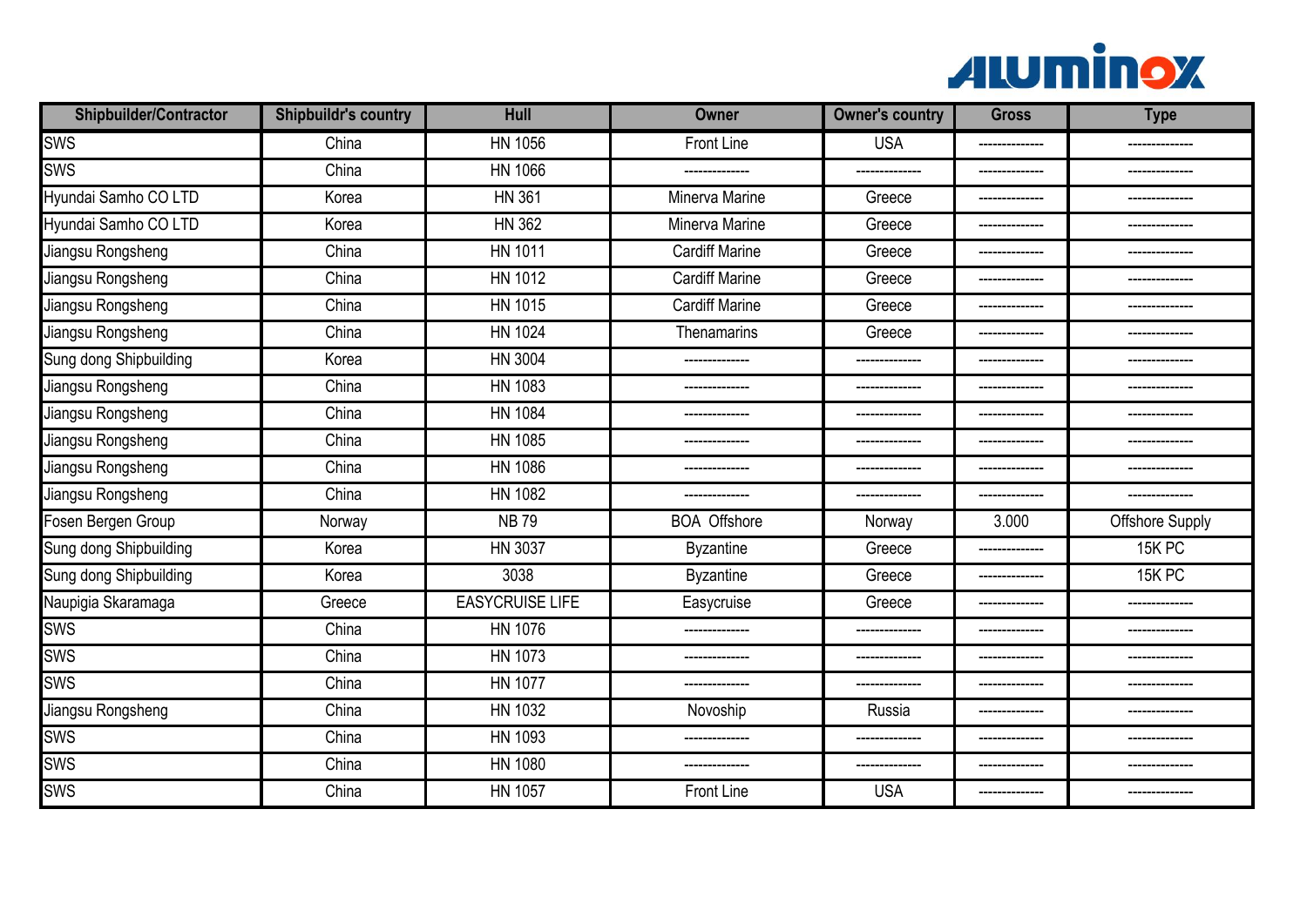

| <b>Shipbuilder/Contractor</b> | <b>Shipbuildr's country</b> | Hull           | Owner           | <b>Owner's country</b> | <b>Gross</b>   | <b>Type</b>    |
|-------------------------------|-----------------------------|----------------|-----------------|------------------------|----------------|----------------|
| <b>SWS</b>                    | China                       | <b>HN 1078</b> | --------------  | --------------         | -------------- | -------------- |
| Sung Dong Shipbuilding        | Korea                       | <b>HN 4001</b> | Danaos Shipping | Greece                 | -------------- |                |
| Vizcaya Shipyard              | Spain                       | <b>HN 648</b>  | --------------  | --------------         | -------------- | -------------- |
| Vizcaya Shipyard              | Spain                       | HN 649         | --------------  | ---------------        | -------------- | -------------- |
| <b>STX Shupbuilding Co</b>    | Korea                       | F0502232001    |                 | --------------         | -------------- | -------------  |
| <b>STX Shupbuilding Co</b>    | Korea                       | F0502232002    |                 | --------------         | -------------- |                |
| <b>STX Shupbuilding Co</b>    | Korea                       | HN 2015        | -------------   | ---------------        | -------------- | -------------  |
| <b>STX Shupbuilding Co</b>    | Korea                       | HN 2016        | --------------  | --------------         | -------------- | -------------- |
| <b>STX Shupbuilding Co</b>    | Korea                       | HN 2017        | --------------  | --------------         | -------------- | -------------  |
| Nok Bong Shipbuilding         | Korea                       | <b>NBS 399</b> | --------------  | --------------         | -------------- | -------------- |
| <b>Nok Bong Shipbuiding</b>   | Korea                       | <b>NBS 400</b> | -------------   | --------------         | -------------- | -------------  |
| Ellinika Naupigia             | Greece                      | <b>HN 1931</b> | --------------  | --------------         | -------------- | -------------  |
| Ellinika Naupigia             | Greece                      | HN 1933        | --------------  | ---------------        |                | -----------    |
| Yardimci Gemi Insa            | Turkey                      | <b>HN 37</b>   | -------------   | --------------         | -------------  | -------------  |
| <b>STX Shupbuilding Co</b>    | Korea                       | S 2014         | --------        |                        |                |                |
| Yardimci Gemi Insa            | <b>Turkey</b>               | <b>HN 38</b>   | --------------  | --------------         | -------------- | -------------- |
| China Shipbuilding Co         | China                       | BH410-5        | --------------  | ---------------        | -------------- |                |
| China Shipbuilding Co         | China                       | BH410-6        | --------------  | --------------         | -------------- | -------------- |
| China Shipbuilding Co         | China                       | BH410-7        |                 |                        |                |                |
| China Shipbuilding Co         | China                       | BH410-8        | -------------   | --------------         | -------------- | -------------- |
| Nok Bong Shipbuiding          | Korea                       | <b>NBS-411</b> |                 | --------------         | -------------- |                |
| Nok Bong Shipbuiding          | Korea                       | <b>NBS-412</b> | ------          | --------------         | -------------- | -------        |
| <b>STX Shupbuilding Co</b>    | Korea                       | HN 2015        |                 |                        | -------------- |                |
| <b>STX Shupbuilding Co</b>    | Korea                       | HN 2016        | --------------  | ---------------        | -------------- | -------------  |
| <b>STX Shupbuilding Co</b>    | Korea                       | HN 2017        |                 | ---------------        | -------------- |                |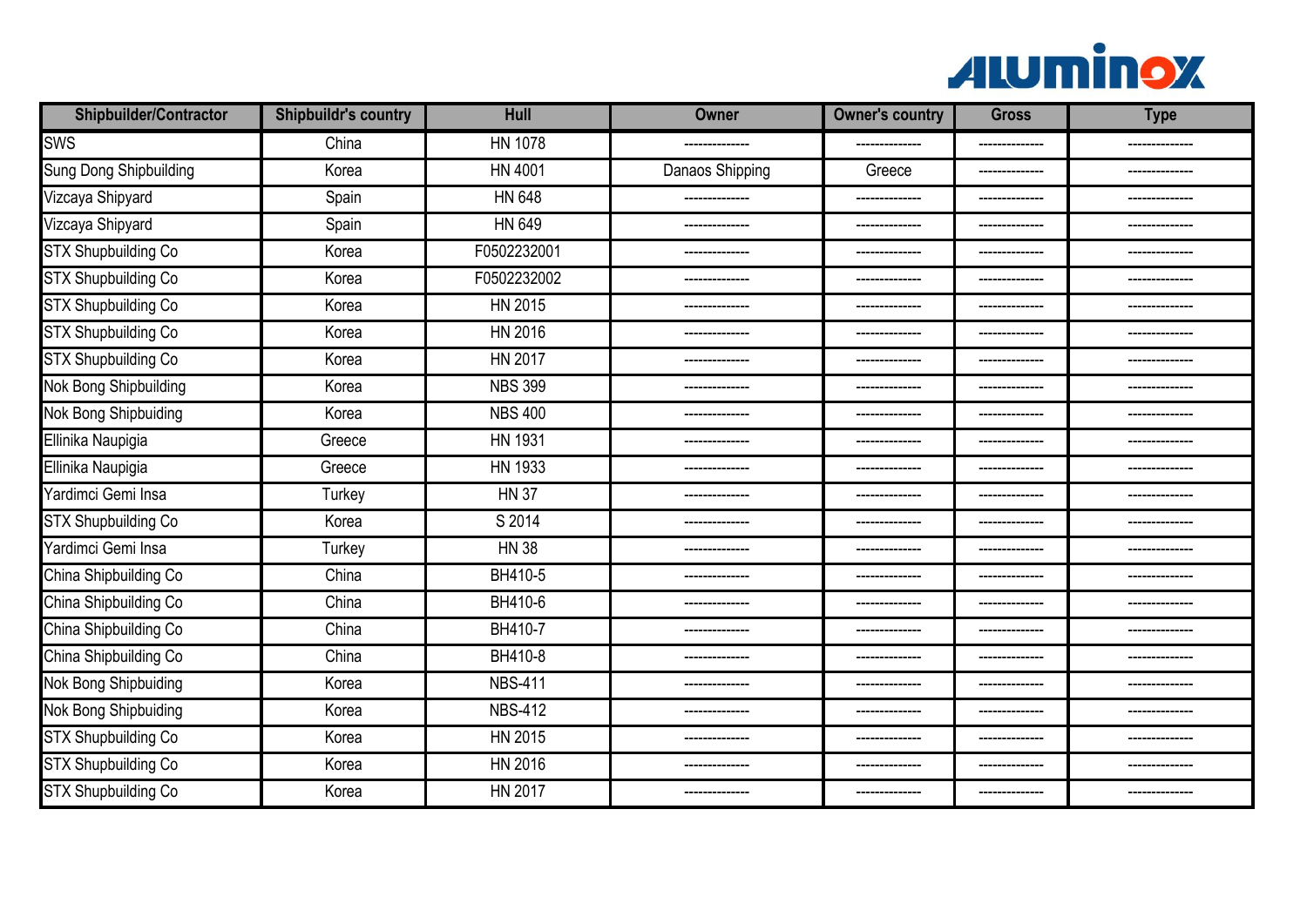

| <b>Shipbuilder/Contractor</b>      | <b>Shipbuildr's country</b> | Hull           | <b>Owner</b>       | <b>Owner's country</b> | <b>Gross</b>   | <b>Type</b>   |
|------------------------------------|-----------------------------|----------------|--------------------|------------------------|----------------|---------------|
| Bahrati Shipayrd                   | India                       | NO. 322        | -------------      | --------------         | -------------- |               |
| Bahrati Shipayrd                   | India                       | NO. 323        | -------------      | --------------         | -------------- | ------------- |
| Astilleros De Murueta              | Spain                       | 263            | -------------      | ---------------        | -------------- | ----------    |
| Astilleros De Murueta              | Spain                       | 266            |                    |                        |                |               |
| <b>JSC Volvogrand Shipbuilding</b> | Russia                      | <b>HN 352</b>  |                    |                        | -------------  |               |
| <b>SWS</b>                         | China                       | HN 1092        |                    |                        |                |               |
| C.S.C. China Shipb.Co              | Taiwan                      | <b>HN 872</b>  |                    |                        |                |               |
| C.S.C. China Shipb.Co              | Taiwan                      | <b>HN 873</b>  | -------------      | --------------         | -------------- |               |
| Lamprell Energy Limited            | <b>UAE</b>                  | LEL/08/003     | <b>Bassdrill</b>   | <b>USA</b>             | -------------- | offshore      |
| Imtech Holland                     | <b>Netherlands</b>          | -------------- | Workfox            | <b>UK</b>              | -------------- | offshore      |
| Imtech Holland                     | Netherlands                 |                | Noble              | Switzerland            |                | offshore      |
| Imtech Holland                     | Netherlands                 |                | Van Oord           | The Netherlands        | -------------- | offshore      |
| Kaefer Schiffsausbau GmbH          | Germany                     | Saga           | <b>STENA LINES</b> | Denmark                | 3.898 dwt      | PV            |
| Kaefer Schiffsausbau GmbH          | Germany                     | Artania        | Artania Shipping   |                        | 5.580 dwt      | <b>CR</b>     |
| Kaefer Schiffsausbau GmbH          | Germany                     | Albatros       | <b>Club Cruise</b> | ٠                      | 5963 dwt       | PV            |
| Norwegian Manrine Constr. AS       | Norway                      | Mercandia IV   | <b>STENA LINES</b> | Denmark                | 4296 dwt       | PV            |
| <b>SWS</b>                         | China                       | <b>HN 1157</b> | Anangel            | Greece                 | 114.500dwt     | <b>BC</b>     |
| <b>SWS</b>                         | China                       | <b>HN 1158</b> | Anangel            | Greece                 | 114.500dwt     | <b>BC</b>     |
| <b>SWS</b>                         | China                       | HN 1163        | Anangel            | Greece                 | 114.500dwt     | BC            |
| <b>SWS</b>                         | China                       | <b>HN 1164</b> | Anangel            | Greece                 | 114.500dwt     | <b>BC</b>     |
| <b>SWS</b>                         | China                       | HN 1199        | Anangel            | Greece                 | 114.500dwt     | <b>BC</b>     |
| <b>SWS</b>                         | China                       | <b>HN 1200</b> | Anangel            | Greece                 | 114.500dwt     | <b>BC</b>     |
| Ouhua zhenjiang                    | China                       | 606            | Evalend shipping   | Greece                 | 37.000dwt      | <b>BC</b>     |
| Ouhua zhenjiang                    | China                       | 607            | Evalend shipping   | Greece                 | 37.000dwt      | BC            |
| Ouhua zhenjiang                    | China                       | 608            | Evalend shipping   | Greece                 | 37.000dwt      | <b>BC</b>     |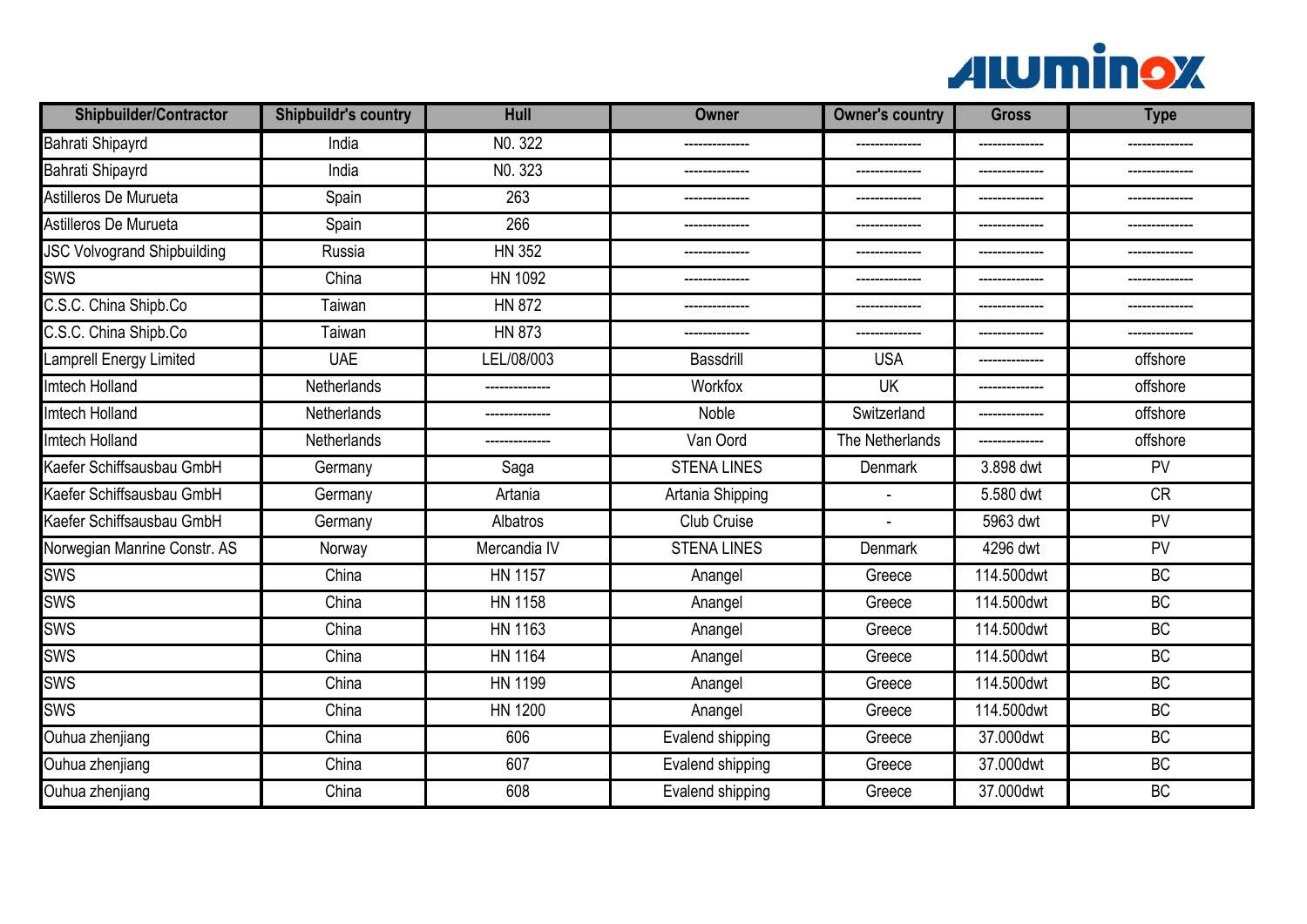

| <b>Shipbuilder/Contractor</b>     | <b>Shipbuildr's country</b> | Hull             | <b>Owner</b>                 | <b>Owner's country</b> | <b>Gross</b> | <b>Type</b>         |
|-----------------------------------|-----------------------------|------------------|------------------------------|------------------------|--------------|---------------------|
| Ouhua zhenjiang                   | China                       | 609              | Evalend shipping             | Greece                 | 37.000dwt    | BC                  |
| Ouhua zhenjiang                   | China                       | 610              | Evalend shipping             | Greece                 | 37.000dwt    | <b>BC</b>           |
| Daesun                            | Korea                       | <b>SB495</b>     | Navios Management            | Greece                 | 50K          | PC                  |
| Daesun                            | Korea                       | SB496            | Navios Management            | Greece                 | 50K          | <b>PC</b>           |
| Daesun                            | Korea                       | <b>SB497</b>     | Navios Management            | Greece                 | 50K          | PC                  |
| Daesun                            | Korea                       | <b>SB498</b>     | Navios Management            | Greece                 | 50K          | <b>PC</b>           |
| Daesun                            | Korea                       | <b>SB508</b>     | Navios Management            | Greece                 | 50K          | $\overline{PC}$     |
| Daesun                            | Korea                       | <b>SB509</b>     | Navios Management            | Greece                 | 50K          | PC                  |
| Daesun                            | Korea                       | SB510            | Navios Management            | Greece                 | 50K          | <b>PC</b>           |
| Russian Shipyard                  | Russia                      | M/V Silver Lakes | <b>Silver Lakes Shipping</b> | Russia                 | 23.929dwt    | GC                  |
| Russian Shipyard                  | Russia                      | M/V Beauty Star  | <b>Murman Transfleet</b>     | Russia                 | 4.320dwt     | <b>RF</b>           |
| Russian Shipyard                  | Russia                      | M/V La Mache     | <b>Murman Transfleet</b>     | Russia                 | 13.223       | <b>RF</b>           |
| Russian Shipyard                  | Russia                      | Mudyug           | Rosmorport                   | Russia                 | 2.920dwt     | Icebreaker          |
| <b>OKA</b> shipyard               | Russia                      | RSD44            |                              |                        | 5.540dwt     | Dry Cargo           |
| <b>NOBEL Brothers LDT Rybinsk</b> | Russia                      | <b>RST25-3</b>   | --------------               | --------------         | 4.175dwt     | <b>River Tanker</b> |
| 178 Vladivostok shipyard          | Russia                      | --------------   | <b>Russian Navy</b>          | .                      |              |                     |
| A.M. Gorky shipayrd               | Russia                      | <b>RST25-2</b>   |                              | --------------         | 4.175dwt     | <b>River Tanker</b> |
| Jinling Shipyard                  | China                       | JLZ9110423       | Ariston                      | Greece                 | 35.000dwt    | <b>BC</b>           |
| Jinling Shipyard                  | China                       | JLZ9110424       | Ariston                      | Greece                 | 35.000dwt    | BC                  |
| Jinling Shipyard                  | China                       | JLZ9110425       | Ariston                      | Greece                 | 35.000dwt    | <b>BC</b>           |
| Jinling Shipyard                  | China                       | JLZ9110426       | Ariston                      | Greece                 | 35.000dwt    | <b>BC</b>           |
| Jinling Shipyard                  | China                       | JLZ9110427       | Ariston                      | Greece                 | 35.000dwt    | BC                  |
| Jinling Shipyard                  | China                       | JLZ9110428       | Ariston                      | Greece                 | 35.000dwt    | <b>BC</b>           |
| Jinling Shipyard                  | China                       | JLZ9110429       | Ariston                      | Greece                 | 35.000dwt    | BC                  |
| Jinling Shipyard                  | China                       | JLZ9110430       | Ariston                      | Greece                 | 35.000dwt    | BC                  |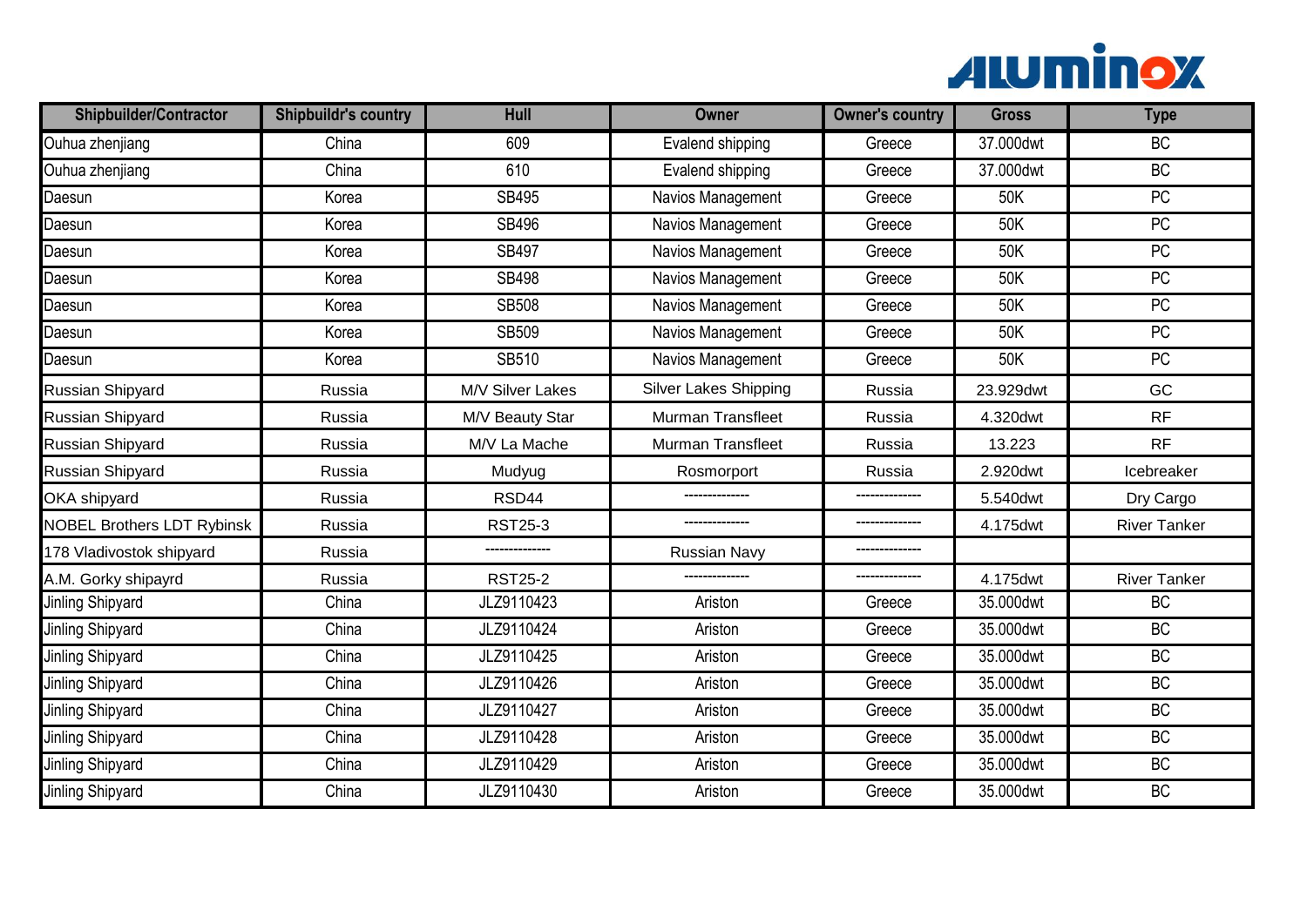

| <b>Shipbuilder/Contractor</b> | <b>Shipbuildr's country</b> | Hull                | <b>Owner</b>                | <b>Owner's country</b> | <b>Gross</b> | <b>Type</b>            |
|-------------------------------|-----------------------------|---------------------|-----------------------------|------------------------|--------------|------------------------|
| Jinling Shipyard              | China                       | JLZ9110431          | Ariston                     | Greece                 | 35.000dwt    | BC                     |
| Jinling Shipyard              | China                       | JLZ9110432          | Ariston                     | Greece                 | 35.000dwt    | BC                     |
| Chenxi shipyard               | China                       | CX0341              | China Navigation            | England                | 39500dwt     | BC                     |
| Chenxi shipyard               | China                       | CX0342              | China Navigation            | England                | 39500dwt     | BC                     |
| Chenxi shipyard               | China                       | CX0343              | China Navigation            | England                | 39500dwt     | BC                     |
| Chenxi shipyard               | China                       | CX0344              | China Navigation            | England                | 39500dwt     | <b>BC</b>              |
| Ouhua zhenjiang               | China                       | <b>BN654</b>        | <b>Evalend Shipping</b>     | Greece                 | 4800TEU      | $\overline{CN}$        |
| Ouhua zhenjiang               | China                       | <b>BN 655</b>       | <b>Evalend Shipping</b>     | Greece                 | 4800TEU      | $\overline{CN}$        |
| Jiangnan shipyard             | China                       | HN 2459             | Diana Shipping              | Greece                 | 76.000dwt    | <b>BC</b>              |
| Chenxi shipyard               | China                       | CX0601              | Goldwin Shipping Limited    | Hong Kong              | 64.000dwt    | BC                     |
| Hyundai Heavy Industries      | Korea                       | <b>HN 616</b>       | Thenamaris ships            | Greece                 | 5.000TEU     | $\overline{CN}$        |
| Hyundai Heavy Industries      | Korea                       | <b>HN 617</b>       | Thenamaris ships            | Greece                 | 5.000TEU     | $\overline{CN}$        |
| Yachtley Shipyards            | Turkey                      | <b>M/Y ELEMENTS</b> |                             | Saudi Arabia           | <b>76M</b>   | Mega Yacht             |
| Hyundai Mipo Dockyard         | Korea                       | 8129                | <b>Neptune Lines</b>        | Greece                 | 31.000m2     | TC                     |
| Hyundai Mipo Dockyard         | Korea                       | 8130                | Neptune Lines               | Greece                 | 31.000m2     | TC                     |
| <b>STX Shupbuilding Co</b>    | Korea                       | 5065                | Stealth Maritime Corp. S.A. | Greece                 | 5.000CBM     | <b>LPG/VCM Carrier</b> |
| <b>STX Shupbuilding Co</b>    | Korea                       | 5066                | Stealth Maritime Corp. S.A. | Greece                 | 5.000CBM     | <b>LPG/VCM Carrier</b> |
| <b>STX Shupbuilding Co</b>    | Korea                       | 5069                | Stealth Maritime Corp. S.A. | Greece                 | 6.5000CBM    | <b>LPG/VCM Carrier</b> |
| <b>STX Shupbuilding Co</b>    | Korea                       | 5071                | Stealth Maritime Corp. S.A. | Greece                 | 6.5000CBM    | <b>LPG/VCM Carrier</b> |
| Hantong Shipyard              | China                       | 133                 | Peter Dohle                 | Germany                | 38.000dwt    | BC                     |
| Hantong Shipyard              | China                       | 134                 | Peter Dohle                 | Germany                | 38.000dwt    | <b>BC</b>              |
| Hantong Shipyard              | China                       | 135                 | Peter Dohle                 | Germany                | 38.000dwt    | BC                     |
| Yangfan Shipyard              | China                       | 2283                | Di Amico                    | Italy                  | 64.000dwt    | <b>BC</b>              |
| Yangfan Shipyard              | China                       | 2284                | Di Amico                    | Italy                  | 64.000dwt    | BC                     |
| Yangfan Shipyard              | China                       | 2285                | Di Amico                    | Italy                  | 64.000dwt    | BC                     |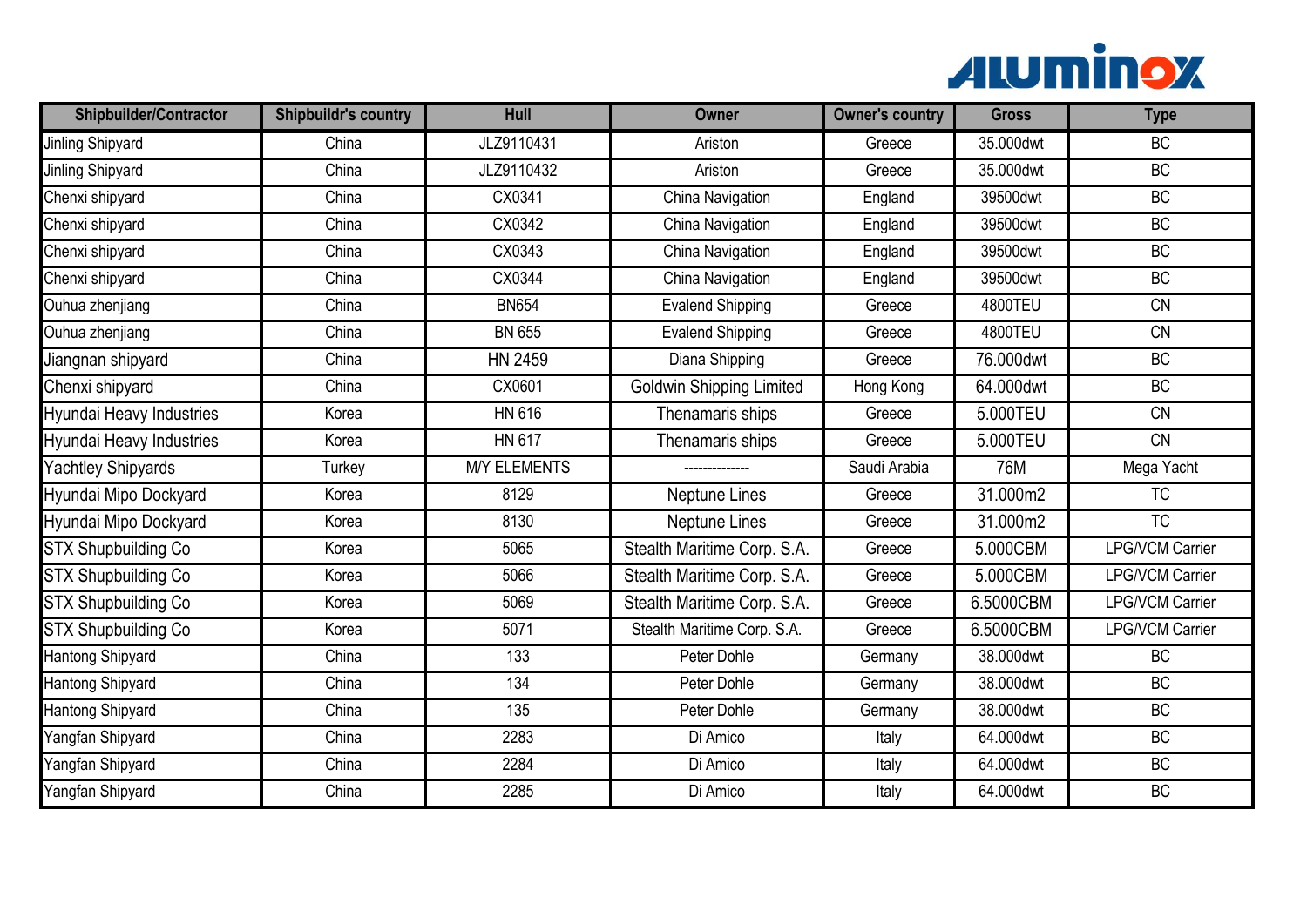

| <b>Shipbuilder/Contractor</b>       | <b>Shipbuildr's country</b> | <b>Hull</b>       | Owner                      | <b>Owner's country</b> | <b>Gross</b> | <b>Type</b> |
|-------------------------------------|-----------------------------|-------------------|----------------------------|------------------------|--------------|-------------|
| Yangfan Shipyard                    | China                       | 2287              | Di Amico                   | Italy                  | 64.000dwt    | BC          |
| Yangfan Shipyard                    | China                       | 2288              | Di Amico                   | Italy                  | 64.000dwt    | <b>BC</b>   |
| Yangfan Shipyard                    | China                       | CF05              | Di Amico                   | Italy                  | 64.000dwt    | BC          |
| Yangfan Shipyard                    | China                       | CF06              | Di Amico                   | Italy                  | 64.000dwt    | BC          |
| <b>JIANGSU SHIPBULIDING CO.,LT</b>  | China                       | 1088              | <b>Graig Shipping</b>      | England                | 82.000dwt    | BC          |
| <b>JIANGSU SHIPBULIDING CO.,LTI</b> | China                       | 1089              | <b>Graig Shipping</b>      | England                | 82.000dwt    | <b>BC</b>   |
| Jinling Shipyard                    | China                       | JLZ8120412        | Poli Scince and Technology | China                  | 41.500dwt    | PT          |
| Jinling Shipyard                    | China                       | JLZ8120413        | Poli Scince and Technology | China                  | 41.500dwt    | PT          |
| Jiangsu shipyard                    | China                       | CIS64000-26       | Swiss owner                | Switzerland            | 64.000dwt    | BC          |
| Jiangsu shipyard                    | China                       | CIS64000-27       | Swiss owner                | Switzerland            | 64.000dwt    | BC          |
| Jiangsu shipyard                    | China                       | CIS64000-28       | Swiss owner                | Switzerland            | 64.000dwt    | BC          |
| Jiangsu shipyard                    | China                       | CIS64000-29       | Swiss owner                | Switzerland            | 64.000dwt    | BC          |
| Jiangsu shipyard                    | China                       | CIS64000-30       | Swiss owner                | Switzerland            | 64.000dwt    | <b>BC</b>   |
| Jiangsu shipyard                    | China                       | CIS64000-31       | Swiss owner                | Switzerland            | 64.000dwt    | BC          |
| Jiangnan shipyard                   | China                       | H <sub>2534</sub> | Navigator GAS L.L.C.       | England                | 21.000CBM    | LEG         |
| Jiangnan shipyard                   | China                       | H2555             | Navigator GAS L.L.C.       | England                | 21.000CBM    | <b>LEG</b>  |
| Jiangnan shipyard                   | China                       | H2556             | Navigator GAS L.L.C.       | England                | 21.000CBM    | <b>LEG</b>  |
| Jiangnan shipyard                   | China                       | H2557             | Navigator GAS L.L.C.       | England                | 21.000CBM    | <b>LEG</b>  |
| Jiangnan shipyard                   | China                       | H <sub>2554</sub> | Navigator GAS L.L.C.       | England                | 21.000CBM    | LEG         |
| Jiangsu shipyard                    | China                       | CIS64000-05       | <b>Tomini Group</b>        | <b>UAE</b>             | 64.000dwt    | <b>BC</b>   |
| Jiangsu shipyard                    | China                       | CIS64000-06       | <b>Tomini Group</b>        | <b>UAE</b>             | 64.000dwt    | <b>BC</b>   |
| Jiangsu shipyard                    | China                       | CIS64000-07       | Tomini Group               | <b>UAE</b>             | 64.000dwt    | BC          |
| Jiangsu shipyard                    | China                       | CIS64000-08       | Tomini Group               | <b>UAE</b>             | 64.000dwt    | BC          |
| Jiangsu shipyard                    | China                       | CIS64000-09       | Tomini Group               | <b>UAE</b>             | 64.000dwt    | BC          |
| Jiangsu shipyard                    | China                       | CIS64000-10       | Tomini Group               | <b>UAE</b>             | 64.000dwt    | $e$ BC      |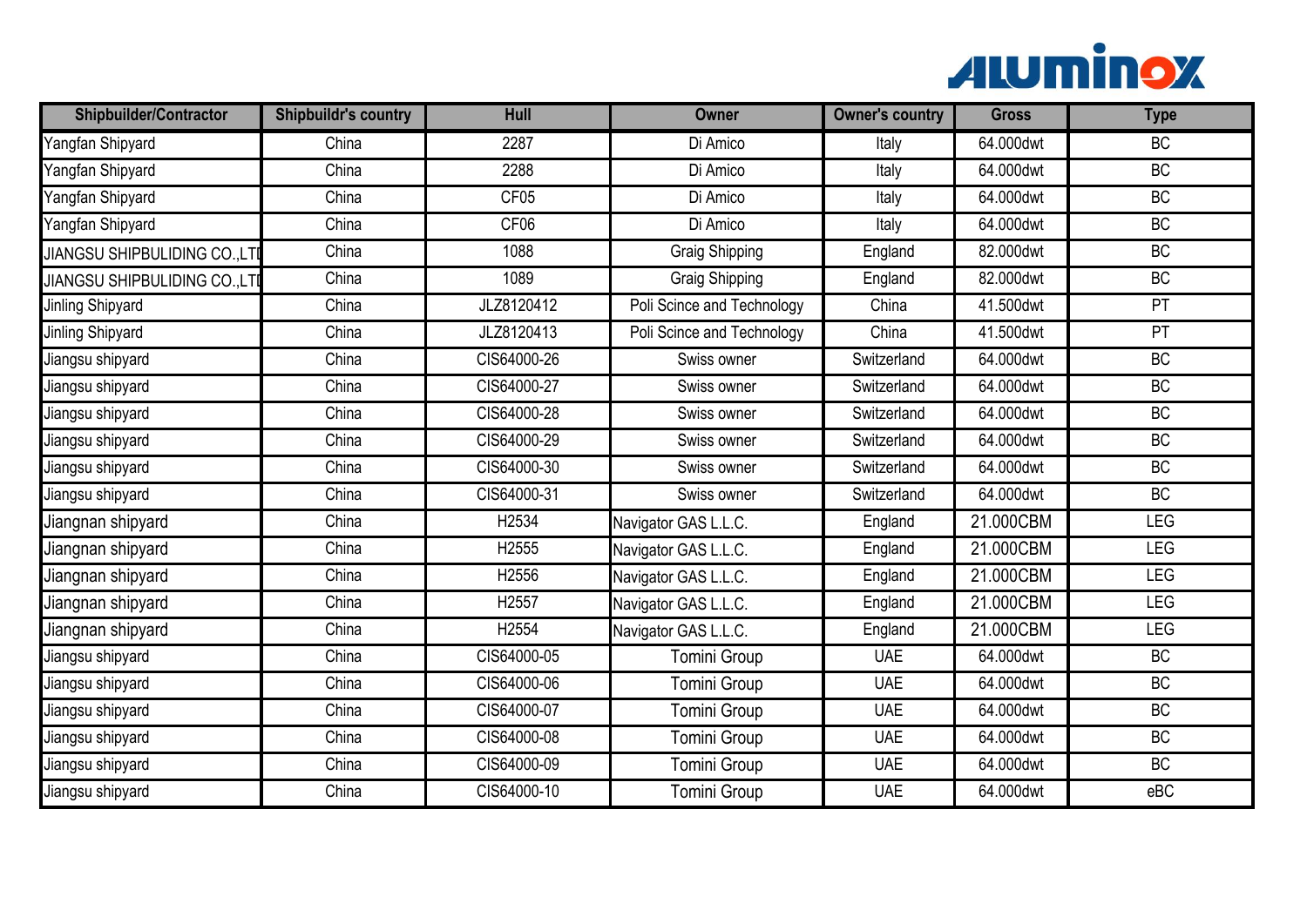

| <b>Shipbuilder/Contractor</b> | <b>Shipbuildr's country</b> | Hull         | <b>Owner</b>                    | <b>Owner's country</b> | <b>Gross</b> | <b>Type</b> |
|-------------------------------|-----------------------------|--------------|---------------------------------|------------------------|--------------|-------------|
| Zhejiang Shipyard             | China                       | ZZ038        | CamForNav                       | Canada                 | 64.000dwt    | BC          |
| Zhejiang Shipyard             | China                       | ZZ039        | CamForNav                       | Canada                 | 64.000dwt    | BC          |
| Zhejiang Shipyard             | China                       | ZZ040        | CamForNav                       | Canada                 | 64.000dwt    | BC          |
| Zhejiang Shipyard             | China                       | ZZ041        | CamForNav                       | Canada                 | 64.000dwt    | BC          |
| UAE shipyard                  | <b>UAE</b>                  | Grandweld-01 | <b>Chalmers Engineering FZC</b> | <b>UAE</b>             |              |             |
| UAE shipyard                  | <b>UAE</b>                  | Grandweld-02 | <b>Chalmers Engineering FZC</b> | <b>UAE</b>             |              |             |
| UAE shipyard                  | <b>UAE</b>                  | Grandweld-03 | <b>Chalmers Engineering FZC</b> | <b>UAE</b>             |              |             |
| UAE shipyard                  | <b>UAE</b>                  | Grandweld-04 | <b>Chalmers Engineering FZC</b> | <b>UAE</b>             |              |             |
| Jinling Shipyard              | China                       | JLZ8120419   | <b>SOLOI</b>                    | Greece                 | 82.000dwt    | <b>BC</b>   |
| Jinling Shipyard              | China                       | JLZ8120420   | <b>SOLOI</b>                    | Greece                 | 82.000dwt    | BC          |
| Chenxi shipyard               | China                       | CX365        | Aquavita International          | Italy                  | 38.800dwt    | BC          |
| Chenxi shipyard               | China                       | <b>CX366</b> | Aquavita International          | Italy                  | 38.800dwt    | BC          |
| Hantong Shipyard              | China                       | 133          | Peter Dohle                     | Germany                | 64.000dwt    | <b>BC</b>   |
| <b>Hantong Shipyard</b>       | China                       | 134          | Peter Dohle                     | Germany                | 64.000dwt    | BC          |
| Hantong Shipyard              | China                       | 135          | <b>Peter Dohle</b>              | Germany                | 64.000dwt    | BC          |
| Jiangsu shipyard              | China                       | 1090         | Graig Shipping                  | England                | 82.000dwt    | <b>BC</b>   |
| Jiangsu shipyard              | China                       | 1091         | Graig Shipping                  | England                | 82.000dwt    | BC          |
| Jiangsu shipyard              | China                       | 1092         | Graig Shipping                  | England                | 82.000dwt    | BC          |
| Jiangsu shipyard              | China                       | 1093         | <b>Graig Shipping</b>           | England                | 82.000dwt    | BC          |
| Jiangsu shipyard              | China                       | 1134         | All Seas Marine SA              | Greece                 | 82.000dwt    | BC          |
| Jiangsu shipyard              | China                       | 1135         | All Seas Marine SA              | Greece                 | 82.000dwt    | <b>BC</b>   |
| Jiangsu shipyard              | China                       | 1140         | All Seas Marine SA              | Greece                 | 82.000dwt    | BC          |
| Jiangsu shipyard              | China                       | 1141         | OAK                             | Hong Kong              | 82.000dwt    | <b>BC</b>   |
| Jiangsu shipyard              | China                       | 1142         | All Seas Marine SA              | Greece                 | 82.000dwt    | BC          |
| Jiangsu shipyard              | China                       | 1143         | OAK                             | Hong Kong              | 82.000dwt    | BC          |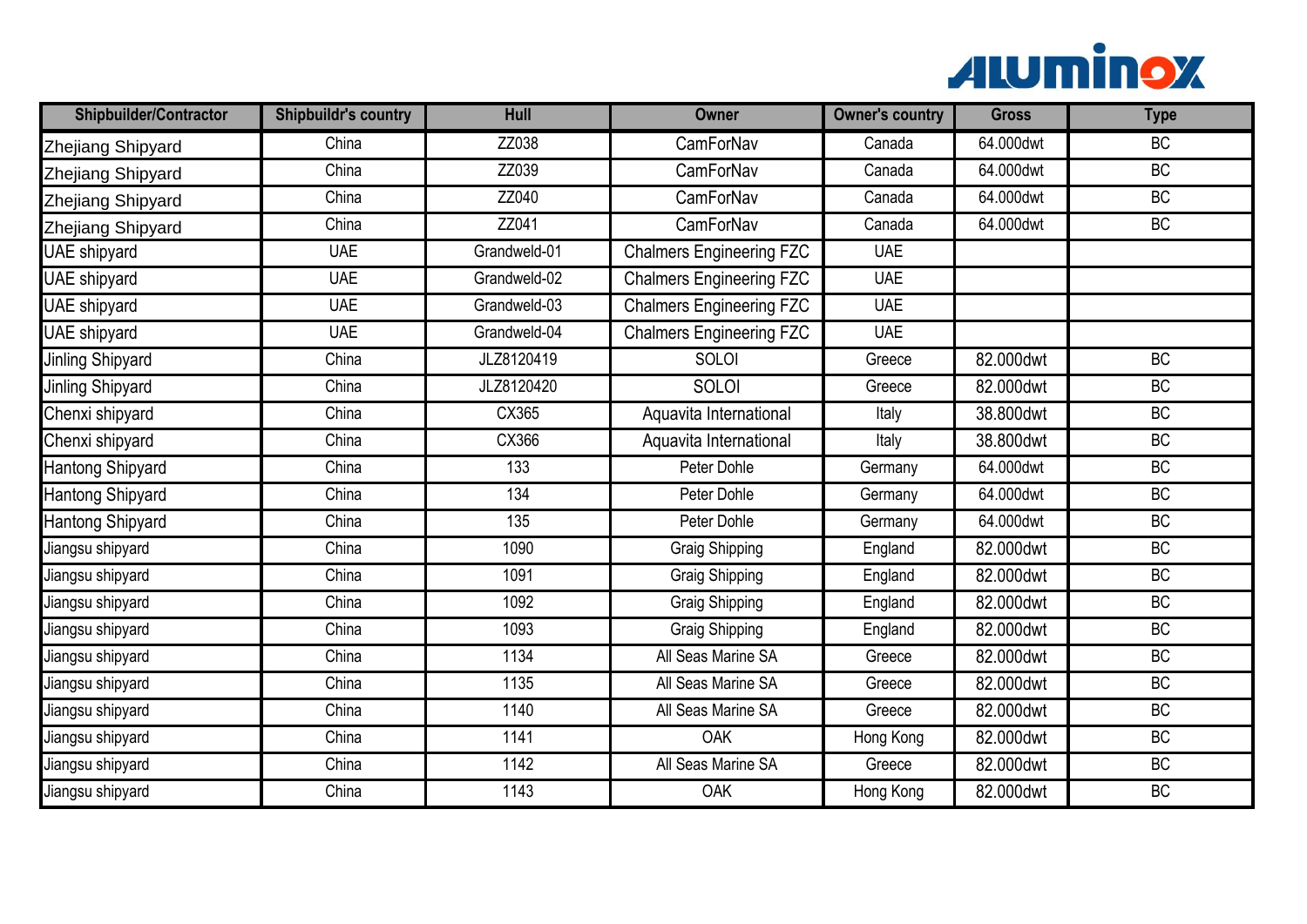

| <b>Shipbuilder/Contractor</b> | <b>Shipbuildr's country</b> | Hull        | <b>Owner</b>                      | <b>Owner's country</b> | <b>Gross</b> | <b>Type</b> |
|-------------------------------|-----------------------------|-------------|-----------------------------------|------------------------|--------------|-------------|
| Jiangsu shipyard              | China                       | 1144        | All Seas Marine SA                | Greece                 | 82.000dwt    | BC          |
| Jiangsu shipyard              | China                       | 1145        | All Seas Marine SA                | Greece                 | 82.000dwt    | BC          |
| Jiangsu shipyard              | China                       | 1146        | <b>OAK</b>                        | Hong Kong              | 82.000dwt    | BC          |
| Jiangsu shipyard              | China                       | 1147        | OAK                               | Hong Kong              | 82.000dwt    | BC          |
| Jiangsu shipyard              | China                       | 1148        | <b>OAK</b>                        | Hong Kong              | 82.000dwt    | BC          |
| Jiangsu shipyard              | China                       | 1149        | OAK                               | Hong Kong              | 82.000dwt    | <b>BC</b>   |
| <b>JIANGSU NEWYANGZI</b>      | China                       | 1088        | <b>Graig Shipping</b>             | England                | 82.000dwt    | BC          |
| <b>JIANGSU NEWYANGZI</b>      | China                       | 1089        | <b>Graig Shipping</b>             | England                | 82.000dwt    | BC          |
| <b>JIANGSU NEWYANGZI</b>      | China                       | 1144        | All Seas Marine SA                | Greece                 | 82.000dwt    | <b>BC</b>   |
| <b>JIANGSU NEWYANGZI</b>      | China                       | 1145        | All Seas Marine SA                | Greece                 | 82.000dwt    | BC          |
| <b>JIANGSU NEWYANGZI</b>      | China                       | 1140        | All Seas Marine SA                | Greece                 | 82.000dwt    | BC          |
| <b>JIANGSU NEWYANGZI</b>      | China                       | 1135        | All Seas Marine SA                | Greece                 | 82.000dwt    | BC          |
| <b>JIANGSU NEWYANGZI</b>      | China                       | 1142        | All Seas Marine SA                | Greece                 | 82.000dwt    | <b>BC</b>   |
| <b>JIANGSU NEWYANGZI</b>      | China                       | 1148        | <b>Safety Management Overseas</b> | Greece                 | 82.000dwt    | BC          |
| <b>JIANGSU NEWYANGZI</b>      | China                       | 1146        | <b>Safety Management Overseas</b> | Greece                 | 82.000dwt    | BC          |
| <b>JIANGSU NEWYANGZI</b>      | China                       | 1149        | Konkar                            | Greece                 | 82.000dwt    | <b>BC</b>   |
| <b>JIANGSU NEWYANGZI</b>      | China                       | 1134        | Berkeley                          | <b>USA</b>             | 82.000dwt    | BC          |
| <b>JIANGSU NEWYANGZI</b>      | China                       | 1141        | Berkeley                          | <b>USA</b>             | 82.000dwt    | BC          |
| <b>JIANGSU NEWYANGZI</b>      | China                       | 1147        | <b>OAK</b>                        | Hong Kong              | 82.000dwt    | BC          |
| <b>JIANGSU NEWYANGZI</b>      | China                       | 1143        |                                   |                        | 82.000dwt    | BC          |
| <b>JIANGSU CO.LTD.</b>        | China                       | CIS64000-01 | <b>MINSHENG</b>                   | China                  | 64.000DWT    | <b>BC</b>   |
| <b>JIANGSU CO.LTD.</b>        | China                       | CIS64000-02 | <b>MINSHENG</b>                   | China                  | 64.000DWT    | BC          |
| <b>JIANGSU CO.LTD.</b>        | China                       | CIS64000-03 | <b>MINSHENG</b>                   | China                  | 64.000DWT    | <b>BC</b>   |
| <b>JIANGSU CO.LTD.</b>        | China                       | CIS64000-04 | <b>MINSHENG</b>                   | China                  | 64.000DWT    | BC          |
| <b>JIANGSU CO.LTD.</b>        | China                       | CIS64000-17 | <b>MINSHENG</b>                   | China                  | 64.000DWT    | BC          |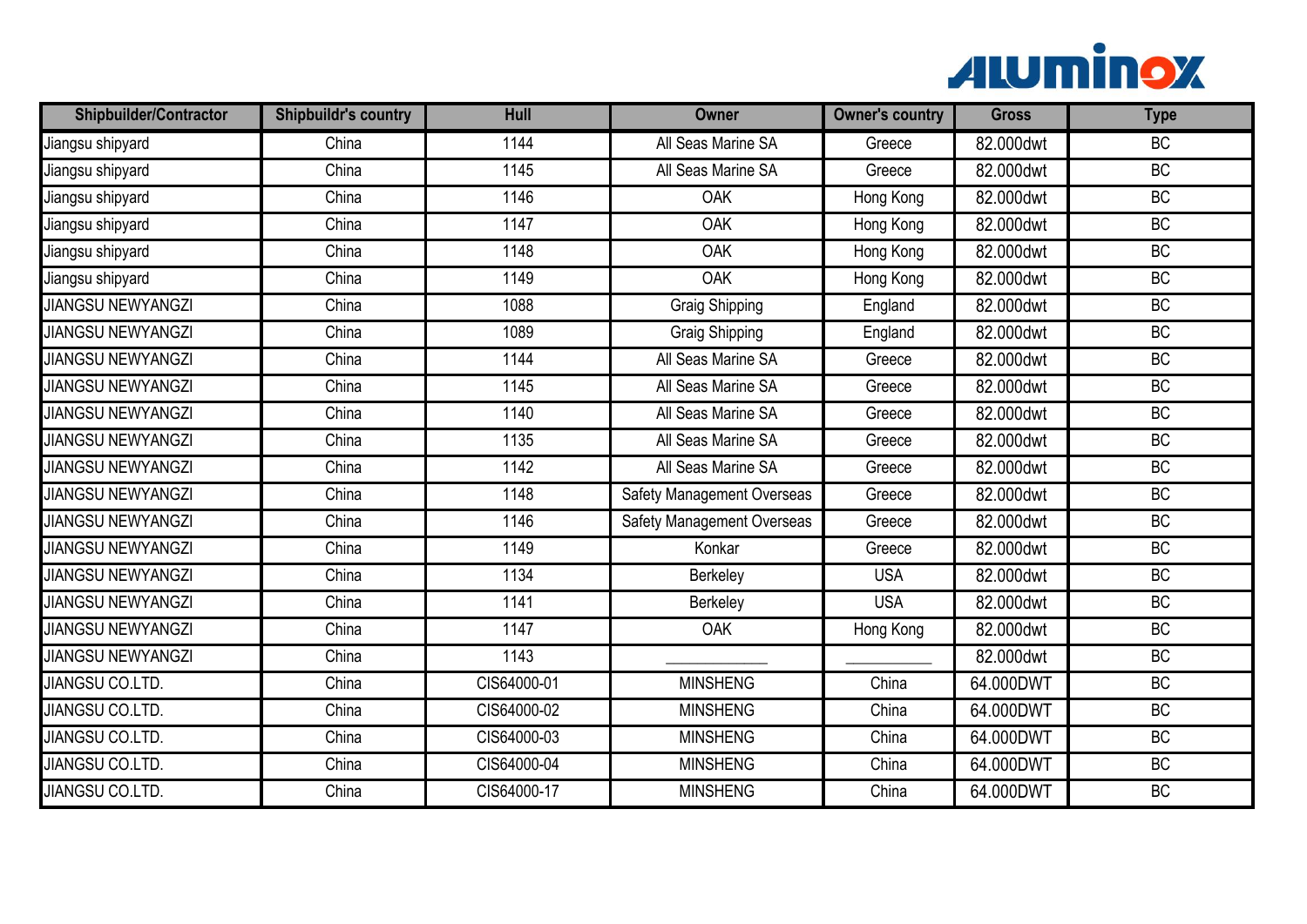

| <b>Shipbuilder/Contractor</b> | <b>Shipbuildr's country</b> | Hull             | <b>Owner</b>                 | <b>Owner's country</b> | <b>Gross</b> | <b>Type</b>              |
|-------------------------------|-----------------------------|------------------|------------------------------|------------------------|--------------|--------------------------|
| <b>JIANGSU CO.LTD.</b>        | China                       | CIS64000-18      | <b>MINSHENG</b>              | China                  | 64.000DWT    | BC                       |
| <b>JIANGSU CO.LTD.</b>        | China                       | CIS64000-19      | <b>MINSHENG</b>              | China                  | 64.000DWT    | BC                       |
| <b>JIANGSU CO.LTD.</b>        | China                       | CIS64000-32      | <b>MINSHENG</b>              | China                  | 64.000DWT    | BC                       |
| <b>JIANGSU CO.LTD.</b>        | China                       | CIS64000-33      | <b>MINSHENG</b>              | China                  | 64.000DWT    | BC                       |
| <b>JIANGSU CO.LTD.</b>        | China                       | CIS64000-34      | <b>MINSHENG</b>              | China                  | 64.000DWT    | BC                       |
| <b>JIANGSU CO.LTD.</b>        | China                       | CIS64000-53      | <b>MINSHENG</b>              | China                  | 64.000DWT    | <b>BC</b>                |
| <b>AVIC WEIHAI SHIPYARD</b>   | China                       | B82-3            | <b>Golden Union Shipping</b> | Greece                 | 81.000DWT    | BC                       |
| <b>AVIC WEIHAI SHIPYARD</b>   | China                       | B82-4            | <b>Golden Union Shipping</b> | Greece                 | 81.000DWT    | BC                       |
| <b>AVIC WEIHAI SHIPYARD</b>   | China                       | B82-5            | Golden Union Shipping        | Greece                 | 81.000DWT    | <b>BC</b>                |
| <b>TIANJIN BINHAI</b>         | China                       | <b>TZ400</b>     | <b>QATAR PETROLEUM</b>       | QATAR                  | --------     | <b>ELEVATED PLATFORM</b> |
| <b>NEW TIMES SHIPBUILDING</b> | China                       | 105801           | <b>LEMISSOLER</b>            | <b>CYPRUS</b>          | 58.500DWT    | BC                       |
| <b>NEW TIMES SHIPBUILDING</b> | China                       | 105802           | <b>LEMISSOLER</b>            | <b>CYPRUS</b>          | 58.500DWT    | BC                       |
| <b>NEW TIMES SHIPBUILDING</b> | China                       | 105803           | <b>LEMISSOLER</b>            | <b>CYPRUS</b>          | 58.500DWT    | <b>BC</b>                |
| <b>NEW TIMES SHIPBUILDING</b> | China                       | 105804           | <b>LEMISSOLER</b>            | <b>CYPRUS</b>          | 58.500DWT    | BC                       |
| <b>NEW TIMES SHIPBUILDING</b> | China                       | 105805           | <b>LEMISSOLER</b>            | <b>CYPRUS</b>          | 58.500DWT    | BC                       |
| <b>NEW TIMES SHIPBUILDING</b> | China                       | 105806           | <b>LEMISSOLER</b>            | <b>CYPRUS</b>          | 58.500DWT    | BC                       |
| <b>NEW TIMES SHIPBUILDING</b> | China                       | 105807           | <b>LEMISSOLER</b>            | <b>CYPRUS</b>          | 58.500DWT    | BC                       |
| <b>NEW TIMES SHIPBUILDING</b> | China                       | 105808           | <b>LEMISSOLER</b>            | <b>CYPRUS</b>          | 58.500DWT    | BC                       |
| China Shipbuilding Co         | China                       | CIS64000-11      | Dong Fang                    | China                  | 64.000DWT    | BC                       |
| China Shipbuilding Co         | China                       | CIS64000-12      | Dong Fang                    | China                  | 64.000DWT    | BC                       |
| China Shipbuilding Co         | China                       | CIS64000-13      | Dong Fang                    | China                  | 64.000DWT    | <b>BC</b>                |
| <b>COSCO DALIAN</b>           | China                       | N532             | NAM CHEONG INT.              | <b>MALAYSIA</b>        | 82.000DWT    | BC                       |
| <b>COSCO DALIAN</b>           | China                       | N <sub>533</sub> | NAM CHEONG INT.              | <b>MALAYSIA</b>        | 82.000DWT    | <b>BC</b>                |
| <b>COSCO DALIAN</b>           | China                       | N <sub>534</sub> | NAM CHEONG INT.              | <b>MALAYSIA</b>        | 82.000DWT    | BC                       |
| <b>COSCO DALIAN</b>           | China                       | N535             | NAM CHEONG INT.              | <b>MALAYSIA</b>        | 82.000DWT    | BC                       |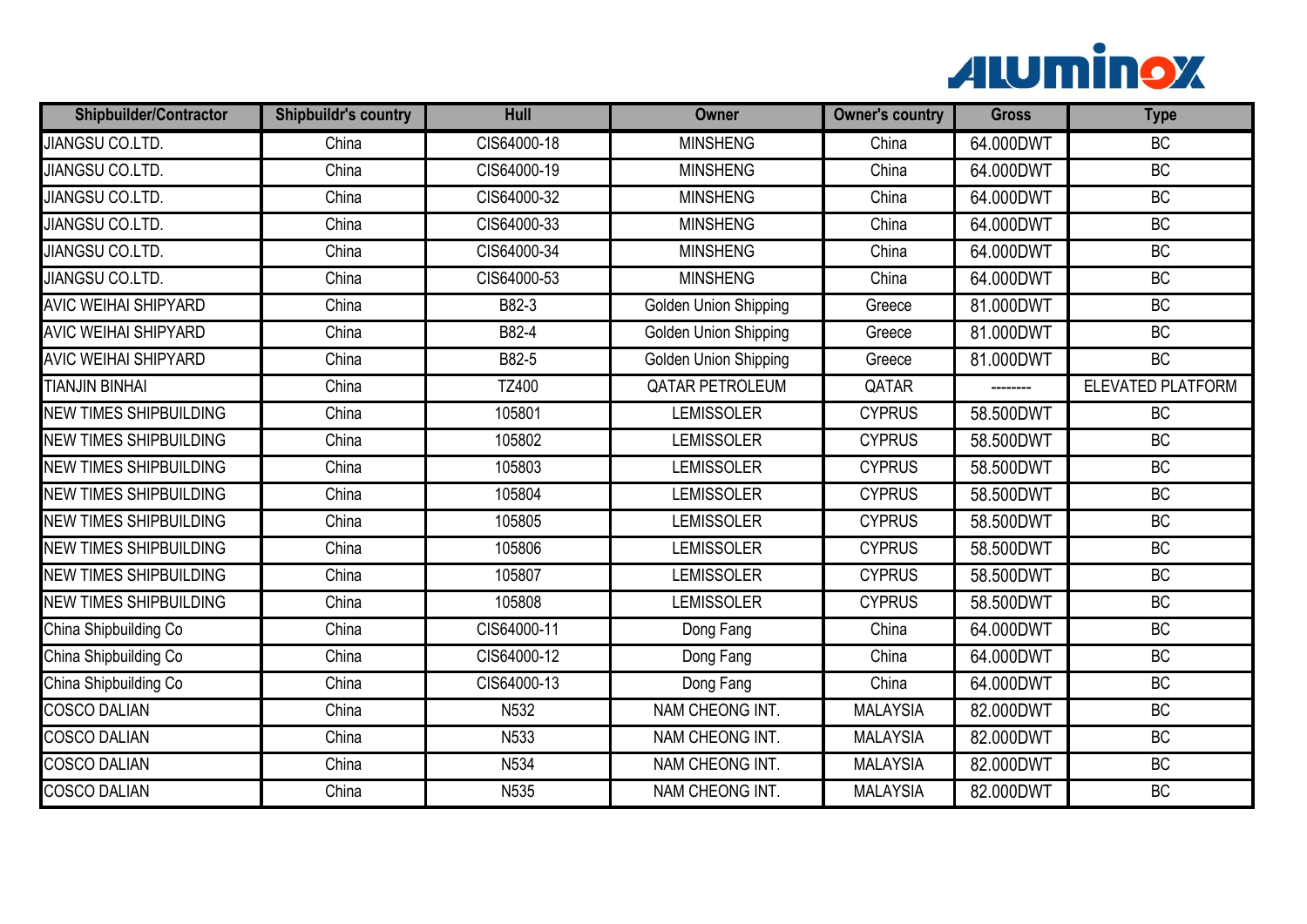

| <b>Shipbuilder/Contractor</b> | <b>Shipbuildr's country</b> | Hull             | <b>Owner</b>              | <b>Owner's country</b> | <b>Gross</b> | <b>Type</b>     |
|-------------------------------|-----------------------------|------------------|---------------------------|------------------------|--------------|-----------------|
| NANJIN WUAJUAZUI              | China                       | <b>YC057</b>     | <b>TOP WISDOM</b>         | Hong Kong              | 48.500DWT    | $\overline{cc}$ |
| NANJIN WUAJUAZUI              | China                       | <b>YC058</b>     | <b>TOP WISDOM</b>         | Hong Kong              | 48.500DWT    | $\overline{CC}$ |
| NANJIN WUAJUAZUI              | China                       | <b>YC059</b>     | <b>TOP WISDOM</b>         | Hong Kong              | 48.500DWT    | $\overline{CC}$ |
| NANJIN WUAJUAZUI              | China                       | <b>YC060</b>     | <b>TOP WISDOM</b>         | Hong Kong              | 48.500DWT    | $\overline{CC}$ |
| <b>JIANGSU HONGQIANG</b>      | China                       | <b>HQ109</b>     | <b>VICTORIA STEAMSHIP</b> | Greece                 | 64.000DWT    | BC              |
| <b>JIANGSU HONGQIANG</b>      | China                       | HQ110            | <b>VICTORIA STEAMSHIP</b> | Greece                 | 64.000DWT    | <b>BC</b>       |
| <b>JIANGSU HONGQIANG</b>      | China                       | <b>HQ111</b>     | <b>VICTORIA STEAMSHIP</b> | Greece                 | 64.000DWT    | BC              |
| <b>JIANGSU HONGQIANG</b>      | China                       | <b>HQ112</b>     | <b>VICTORIA STEAMSHIP</b> | Greece                 | 64.000DWT    | BC              |
| <b>JIANGSU HONGQIANG</b>      | China                       | HQ113            | <b>VICTORIA STEAMSHIP</b> | Greece                 | 64.000DWT    | <b>BC</b>       |
| <b>JIANGSU HONGQIANG</b>      | China                       | <b>HQ114</b>     | <b>VICTORIA STEAMSHIP</b> | Greece                 | 64.000DWT    | BC              |
| <b>JIANGSU HAITONG</b>        | China                       | <b>JSHT64029</b> | <b>VICTORIA STEAMSHIP</b> | Greece                 | 64.000DWT    | BC              |
| <b>JIANGSU HAITONG</b>        | China                       | <b>JSHT64030</b> | <b>VICTORIA STEAMSHIP</b> | Greece                 | 64.000DWT    | BC              |
| <b>JIANGSU HAITONG</b>        | China                       | <b>JSHT64031</b> | <b>VICTORIA STEAMSHIP</b> | Greece                 | 64.000DWT    | BC              |
| YANGZHOU DAYANG               | China                       | 6003             | <b>ALPHA SIGMA</b>        | Greece                 | 82.000DWT    | BC              |
| YANGZHOU DAYANG               | China                       | 6004             | <b>ALPHA SIGMA</b>        | Greece                 | 82.000DWT    | BC              |
| YANGZHOU DAYANG               | China                       | 6005             | <b>ALPHA SIGMA</b>        | Greece                 | 82.000DWT    | <b>BC</b>       |
| YANGZHOU DAYANG               | China                       | 6006             | <b>ALPHA SIGMA</b>        | Greece                 | 82.000DWT    | BC              |
| <b>JIANGSU CO.LTD.</b>        | China                       | CIS64000-54      | <b>MINSHENG</b>           | China                  | 64.000DWT    | BC              |
| Daewoo Mangalia               | Korea                       | 5010             | <b>TSAKOS</b>             | Greece                 | 112.700DWT   | <b>TANKER</b>   |
| Daewoo Mangalia               | Korea                       | 5011             | <b>TSAKOS</b>             | Greece                 | 112.700DWT   | <b>TANKER</b>   |
| Daewoo Mangalia               | Korea                       | 5012             | <b>TSAKOS</b>             | Greece                 | 112.700DWT   | <b>TANKER</b>   |
| Daewoo Mangalia               | Korea                       | 5013             | <b>TSAKOS</b>             | Greece                 | 112.700DWT   | <b>TANKER</b>   |
| Daewoo Mangalia               | Korea                       | 5014             | <b>TSAKOS</b>             | Greece                 | 112.700DWT   | <b>TANKER</b>   |
| Daewoo Mangalia               | Korea                       | 5015             | <b>TSAKOS</b>             | Greece                 | 112.700DWT   | <b>TANKER</b>   |
| Daewoo Mangalia               | Korea                       | 5016             | <b>TSAKOS</b>             | Greece                 | 112.700DWT   | <b>TANKER</b>   |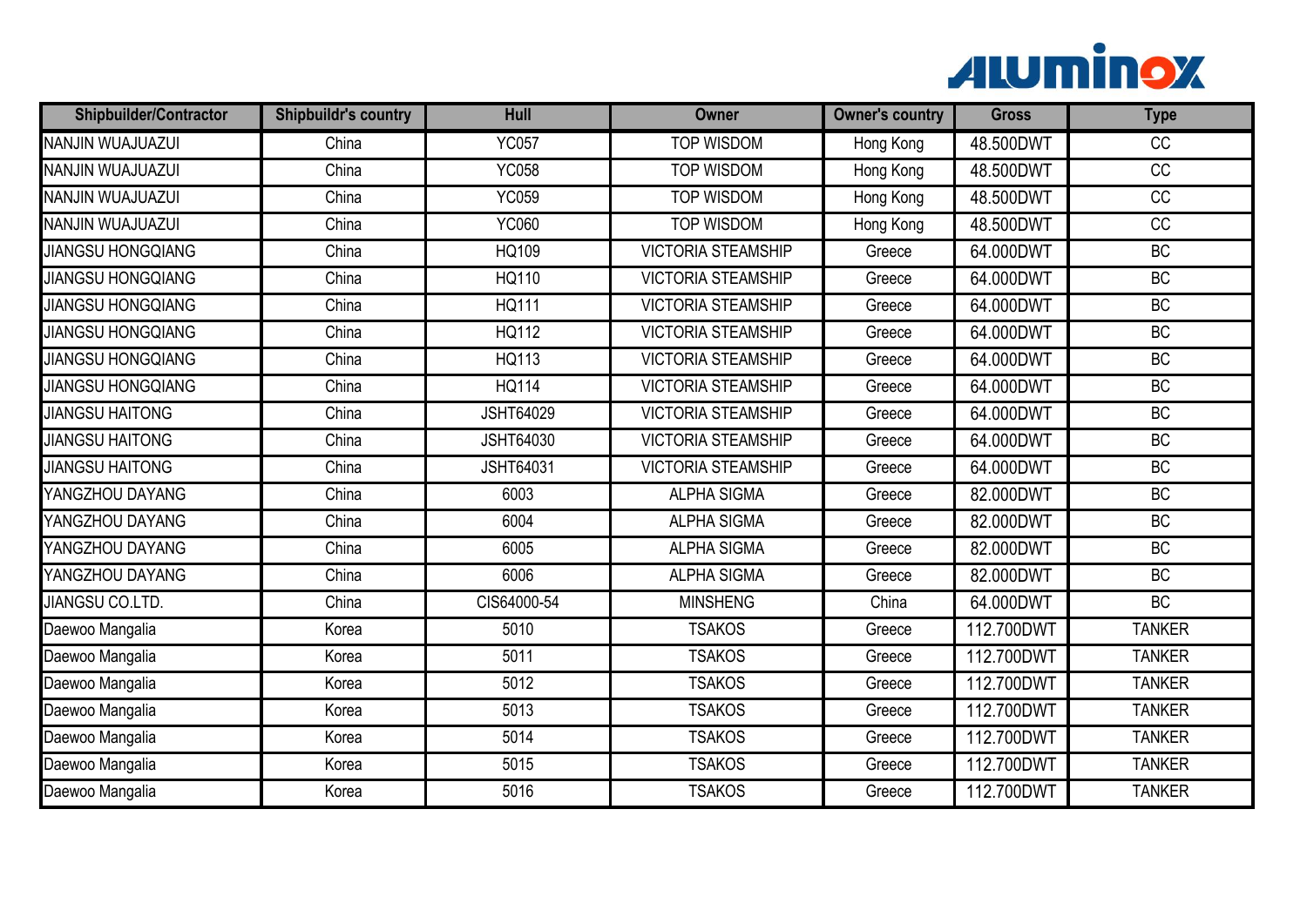

| <b>Shipbuilder/Contractor</b> | <b>Shipbuildr's country</b> | Hull         | Owner                    | <b>Owner's country</b> | <b>Gross</b> | <b>Type</b>              |
|-------------------------------|-----------------------------|--------------|--------------------------|------------------------|--------------|--------------------------|
| Daewoo Mangalia               | Korea                       | 5017         | <b>TSAKOS</b>            | Greece                 | 112.700DWT   | <b>TANKER</b>            |
| Daewoo Mangalia               | Korea                       | 5018         | <b>TSAKOS</b>            | Greece                 | 112.700DWT   | <b>TANKER</b>            |
| <b>Sung Dong Shipbuilding</b> | Korea                       | 1198         | Alcyon Shipping          | Greece                 | 180.000DWT   | <b>BC</b>                |
| <b>Sung Dong Shipbuilding</b> | Korea                       | 1199         | Alcyon Shipping          | Greece                 | 180.000DWT   | <b>BC</b>                |
| <b>Sung Dong Shipbuilding</b> | Korea                       | 1200         | Alcyon Shipping          | Greece                 | 180.000DWT   | <b>BC</b>                |
| <b>Sung Dong Shipbuilding</b> | Korea                       | 1201         | Alcyon Shipping          | Greece                 | 180.000DWT   | <b>BC</b>                |
| <b>DSME</b>                   | Korea                       | 5426         | <b>MARAN GAS</b>         | Greece                 | 319.000DWT   | COT                      |
| <b>DSME</b>                   | Korea                       | 5427         | <b>MARAN GAS</b>         | Greece                 | 319.000DWT   | COT                      |
| Daewoo Shipbuilding           | Korea                       | 5431         | <b>MARAN GAS</b>         | Greece                 | 156.000DWT   | COT                      |
| Daewoo Shipbuilding           | Korea                       | 5432         | <b>MARAN GAS</b>         | Greece                 | 156.000DWT   | COT                      |
| Daewoo Shipbuilding           | Korea                       | 5433         | <b>MARAN GAS</b>         | Greece                 | 156.000DWT   | COT                      |
| Daewoo Shipbuilding           | Korea                       | 5434         | <b>MARAN GAS</b>         | Greece                 | 156.000DWT   | COT                      |
| Daewoo Mangalia               | Korea                       | 5018         | <b>MARAN GAS</b>         | Greece                 | 156.000DWT   | COT                      |
| Daewoo Mangalia               | Korea                       | 5019         | <b>MARAN GAS</b>         | Greece                 | 156.000DWT   | COT                      |
| Daewoo Shipbuilding           | Korea                       | 5020         | <b>MARAN GAS</b>         | Greece                 | 156.000DWT   | <b>COT</b>               |
| Daewoo Shipbuilding           | Korea                       | 5021         | <b>MARAN GAS</b>         | Greece                 | 156.000DWT   | COT                      |
| <b>Tianjin Shipyard</b>       | China                       | ------------ | Mercy Ship               | <b>USA</b>             |              | <b>FLOATING HOSPITAL</b> |
| <b>Brodosplit Shipyard</b>    | Croatia                     |              | Clipper                  | Monaco                 |              | <b>SAILING BOAT</b>      |
| Ellinika Naupigia             | Greece                      |              | O' PARI                  | Greece                 |              | Mega Yacht               |
| Fosen Yards                   | Norway                      |              | <b>HURTIGRUTEN GROUP</b> | Norway                 | ----------   | Polar Cruise             |